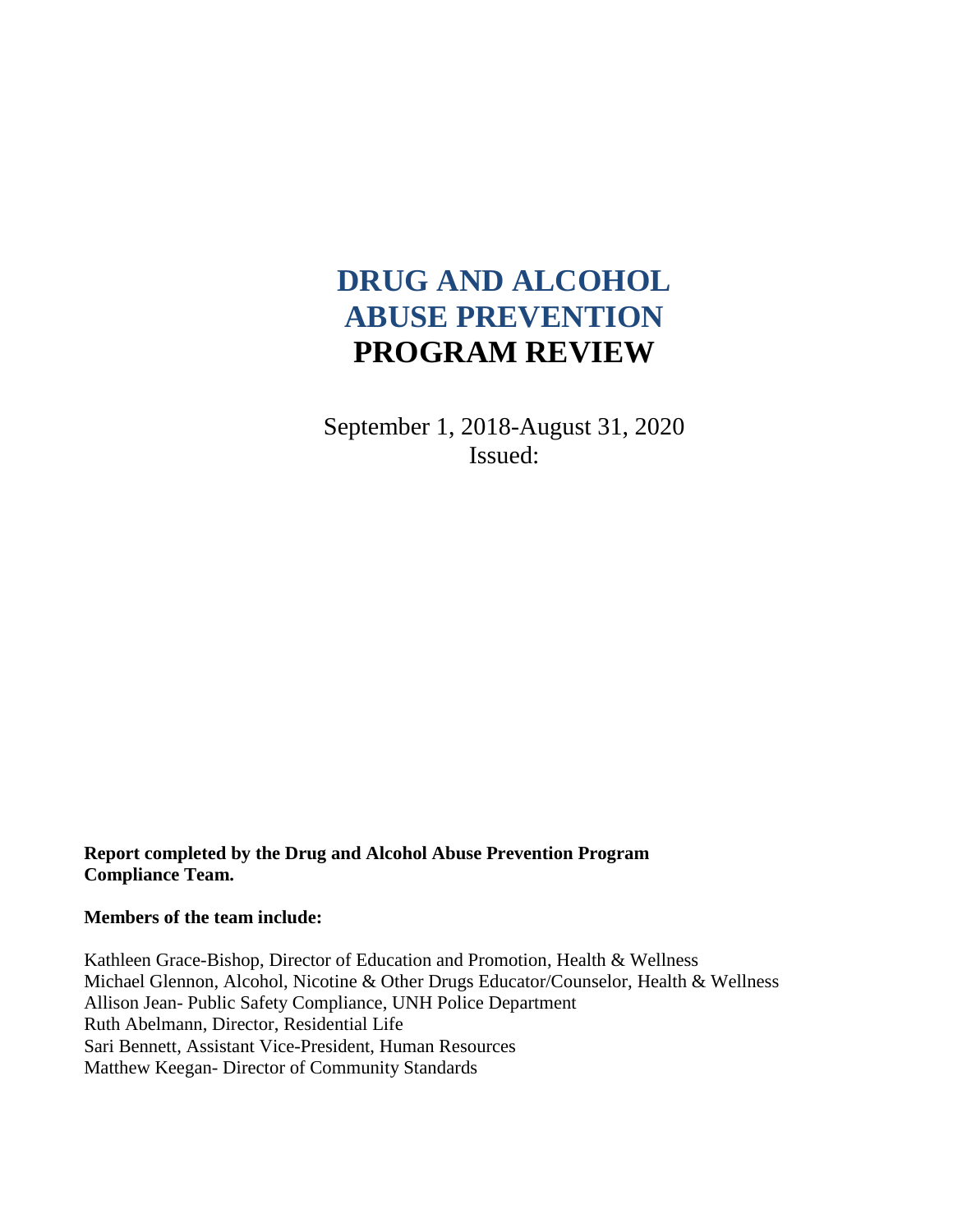# **Contents**

| Table B: 2018-2020 Summary of Student Drug Vio. Community Standard to Referrals 9 |  |
|-----------------------------------------------------------------------------------|--|
| Table C: 2018-2020 Findings of Responsibility Alcohol and Drug Violations9        |  |
|                                                                                   |  |
| Tables E: 2018 -2019 Summary of Employee Sanctions/ Outcomes Assigned to          |  |
|                                                                                   |  |
|                                                                                   |  |
| Table G: 2018-2020 Health & Wellness visits for Drug/Alcohol Violations11         |  |
|                                                                                   |  |
|                                                                                   |  |
| Efforts to Address High-Risk use of Alcohol & Drugs by Students and Employees 14  |  |
|                                                                                   |  |
|                                                                                   |  |
|                                                                                   |  |
|                                                                                   |  |
|                                                                                   |  |
|                                                                                   |  |
|                                                                                   |  |
|                                                                                   |  |
|                                                                                   |  |
|                                                                                   |  |
|                                                                                   |  |
|                                                                                   |  |
|                                                                                   |  |
|                                                                                   |  |
| Appendix B: Laws Related to Alcohol and Drug Use-NH Criminal Code 22              |  |
|                                                                                   |  |
|                                                                                   |  |
|                                                                                   |  |
|                                                                                   |  |
|                                                                                   |  |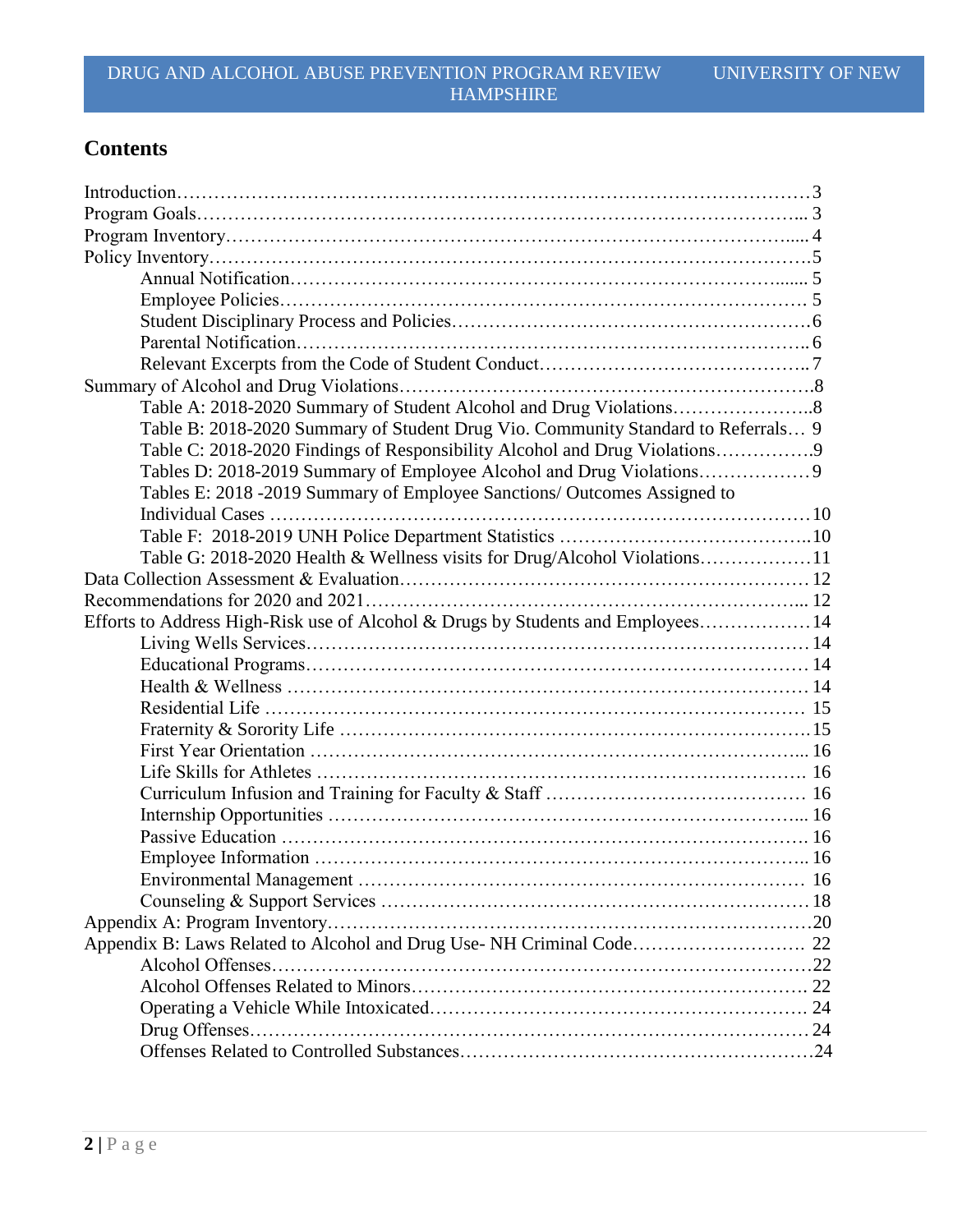# **Introduction**

The University of New Hampshire (UNH) is committed to eradicating the abuse of Alcohol and Other Drugs, (AOD's) in our campus community and has developed a Drug and Alcohol Abuse Prevention Program (DAAPP) as required by federal law. In compliance with the Drug Free Schools and Communities Act (DFSCA), UNH ensures that all students and employees are annually made aware of the Drug and Alcohol Abuse Prevention Programs through the distribution of the biennial report and other mandated information.

The DAAPP Compliance Team conducted a biennial review of UNH's programs and initiatives. In accordance with the federal law, the required law has two objectives:

- 1. To determine the effectiveness of and to implement any needed changes to, the Alcohol and Other Drugs (AOD) prevention program.
- 2. To ensure that campuses enforce the disciplinary sanctions for violating the standards of conduct consistently.

To conduct its review, the team requested information from Health & Wellness, Police Department, Human Resources, Community Standards and Housing & Residential Life. The team provided their department's Program Goals and Program Inventory (Appendix A). The Policy Inventory section includes information regarding the student disciplinary process and policies and UNH's parental notification policy. Relevant excerpts from UNH's Student's Rules, Rights, and Responsibility (SRRR) relating to AOD are provided. A summary of AOD violations are provided from Community Standards, including a summary of sanctions/outcomes assigned to individual cases. The UNH Police Department provided statistics relating to AOD arrests. The Assessment section reviews the overall assessment of UNH's AOD programming efforts. This report concludes with the Recommendations for 2018 and 2019 section. Each department provides their goals for the next two years, in addition to the team's overall goals and recommendations designed to strengthen UNH's overall response to AOD abuse.

# **Program Goals**

The Primary purpose of the UNH Alcohol and Other Drug Education Program is to provide students, faculty and staff with the opportunity to learn about current issues on alcohol and other drugs. The goal of the program is to promote improved quality of life by encouraging students, faculty and staff to make informed decisions regarding their non-use or use of alcohol and or other drugs.

The University has developed and implemented comprehensive alcohol and other drug policies in order to establish a community that supports learning and civility. These policies are listed in the Students' Rights, Rules and Responsibilities booklet. In addition, the University has implemented a Medical Amnesty policy for students. Medical amnesty allows students to act on behalf of another student and request help from emergency personnel or UNH staff members in an alcohol emergency. Medical Amnesty is granted on a case-by-case basis. Additional information on Medical Amnesty is available here: [UNH Medical Amnesty Policy](https://www.unh.edu/ocs/medical-amnesty) Each department provides AOD programming for their "clientele" and all of which are students except for Human Resources whose clientele are employees of University of New Hampshire. Each department supports UNH's AOD programming goals. The primary program goal for all departments is fulfilling the needs of educating our students and employees on reducing harm in relation to AOD's.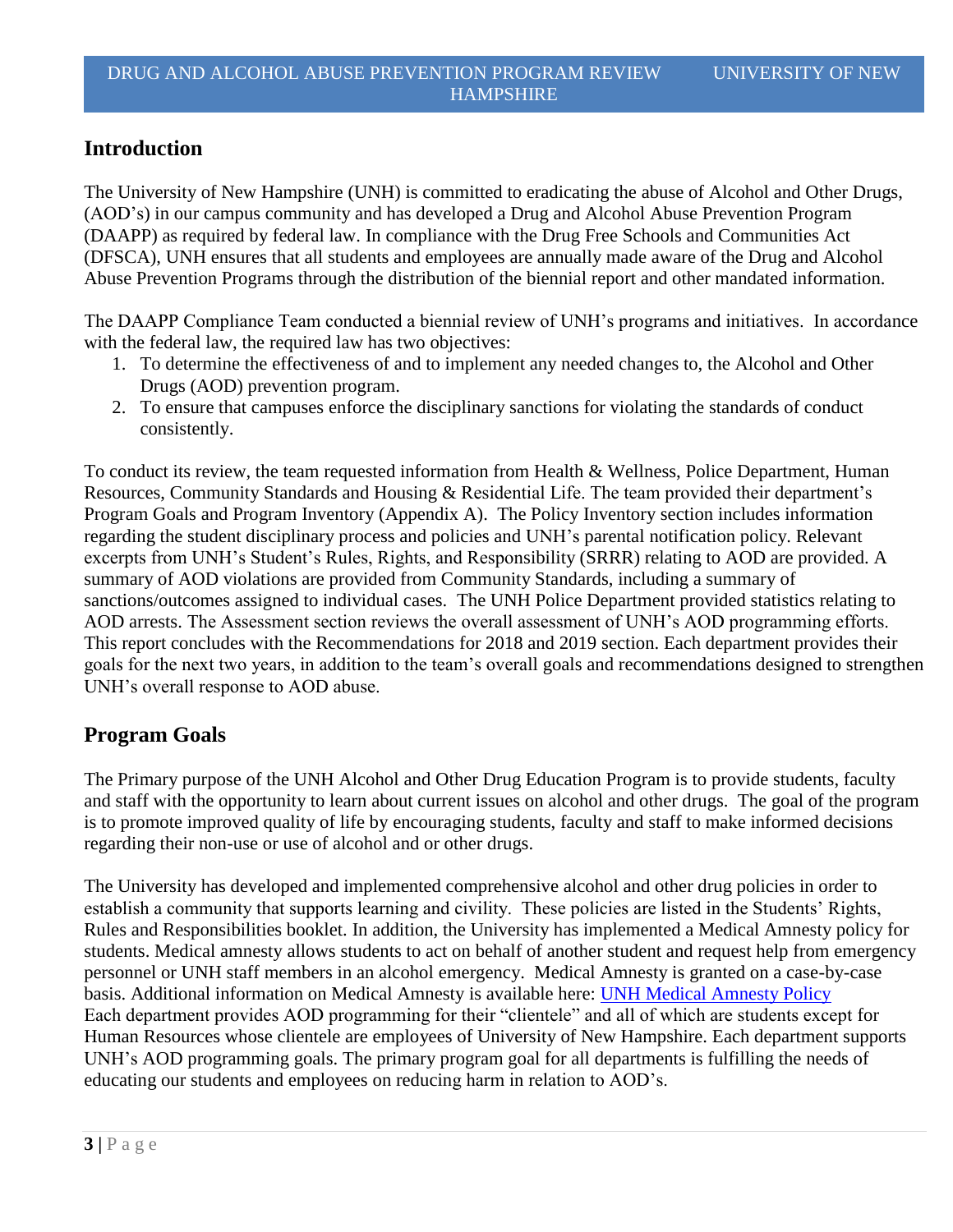Intercollegiate Athletics AOD programming goals are educational opportunities for student-athletes so they make more informed decisions, as well as awareness of risks and negative effects of alcohol and other drug abuse, and prevention strategies. Athletics helps deter the use of these substances through a comprehensive drug-testing program, where the goal is negative results from all those tested. These tests are used to identify student-athletes with substance abuse/dependence and other problems for which substance use may be an indicator early in the course of the disease or problem. Action or treatment may be instituted in a timely manner if necessary.

The Police Department's goals include increase enforcement efforts in areas of concern regarding underage alcohol consumptions and other drug use; reduce the prevalence of alcohol and other drug abuse on campus; increase awareness on the effects of alcohol and other drugs; and support the enforcement of violations concerning alcohol and other drugs and alcohol to align with the University's policies as outlined in the Student Rights, Rules and Responsibilities.

Residential Life goals are to provide opportunities for students to learn the ways in which alcohol impacts the students physiologically, mentally, and socially. They wish to provide opportunities for students to better understand the negative consequences of high-risk alcohol consumption so that they can make more informed choices about their own AOD behaviors. Residential life provides opportunities for students to learn about and understand the campus alcohol policies and specifically the medical amnesty policy. Finally, Residential Life's programming goal is to provide opportunities for students to learn ways to assist friends who have made negatives choices around AOD.

Human Resources goals were to include University Policy on Drug Free Work Place to all new employees at orientation. Human Resources during orientation also provides information to employees about the Employee Assistance Program and how it is available to each employee who may need alcohol and other drug abuse counseling or help.

Fraternity & Sorority Life is committed to providing a safe environment for members, guests and those aspiring to become members of recognized fraternities and sororities. Their staff meet with student leaders to ensure they are in compliance with their respective inter/national risk management protocols for events as well as membership activities. Additionally, the Fraternity & Sorority Life staff work in collaboration with other University Departments, local advisors and organizational staff to address issues of accountability when they arise.

# **Program Inventory**

In general, the Health & Wellness Office managed prevention efforts during the biennial review period. During the 2018-2019 year, 153 programs occurred. Some programs are passive in nature, such as bulletin boards in residence halls and throughout campus. Other departments also assisted in providing alcohol and other drug prevention training throughout campus in the residence halls, with fraternity and sororities and at public events. A complete inventory of programs is found in Appendix A. This inventory includes the program's name, number of times the program was held, the program's goal and attendance, if recorded.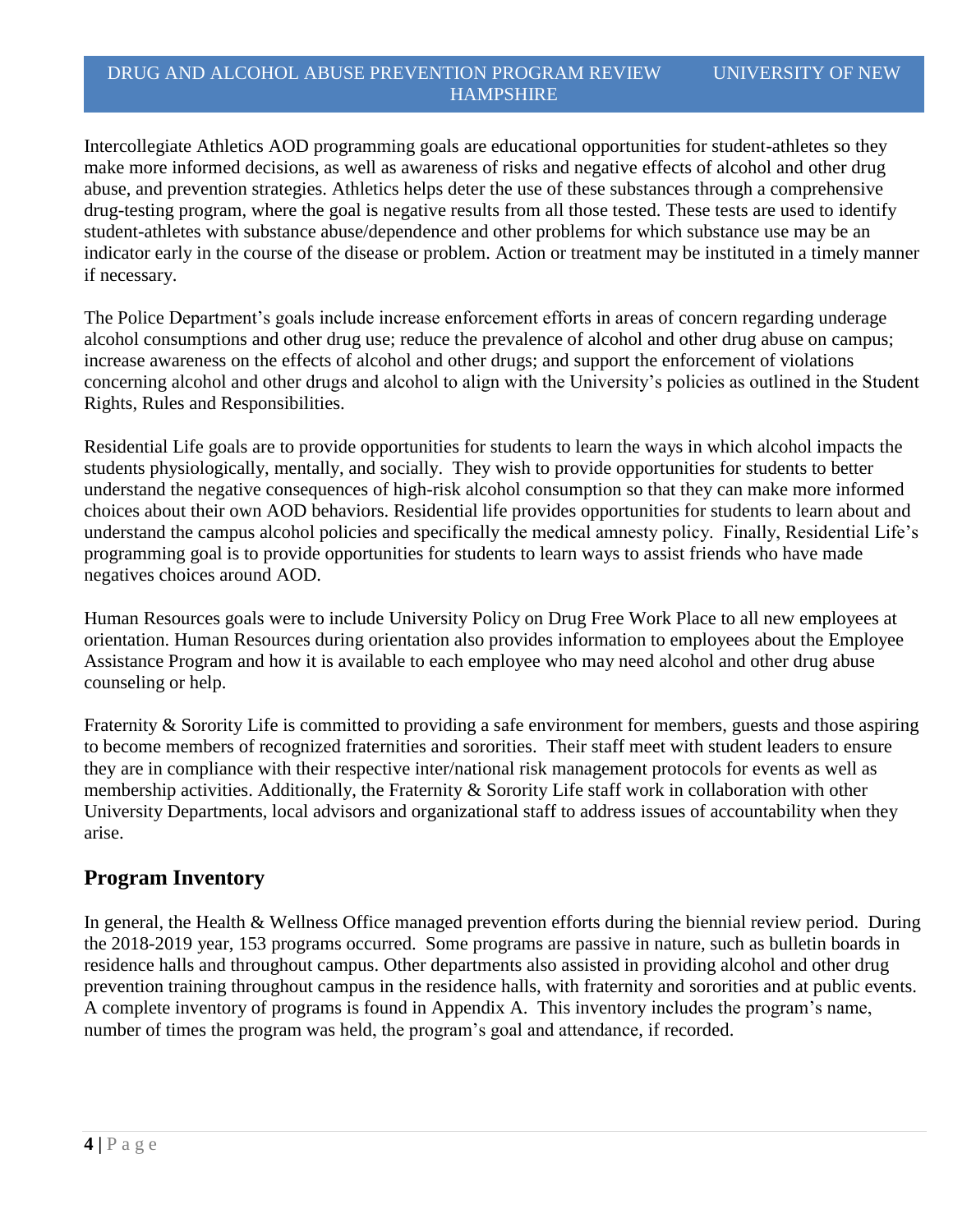# **Policy Inventory**

#### **Annual Notification**

The Drug Free Schools and Communities Act requires institutions of higher education to certify they have adopted and implemented programs to prevent the abuse of alcohol and use or distribution of illicit drugs by both students and employees on its premises and as a part of any school-sanctioned activity.

During the fall of the academic years 2018 and 2019, the University distributed to all faculty, staff, and students:

- Standards of conduct that clearly prohibit, at a minimum, the unlawful possession, use or distribution of illicit drugs and alcohol by students and employees on its property or as part of any of its activities.
- A description of the applicable legal sanctions under local, state, or federal law for the unlawful possession or distribution of illicit drugs and alcohol.
- A description of the health risks associated with the use of illicit drugs and the abuse of alcohol.
- A description of any alcohol or other drug counseling, treatment, or rehabilitation or re-entry programs that are available to employees or students.
- A clear statement that the institution will impose disciplinary sanctions on students and employees (consistent with local, state and federal law), and a description of those sanctions, up to and including expulsion or termination of employment and referral for prosecution, for violations of the standards of conduct. A disciplinary sanction may include the completion of an appropriate rehabilitation program.

All students, faculty, and staff members are sent an email from the Dean of Students informing them of the UNH Student Rights Rules, and Responsibilities (SRRR) Handbook that is available online [\(www.unh.edu/student/rights\)](http://www.unh.edu/student/rights). This handbook contains all information outlined above. Student Rights, Rules, and Responsibilities booklets are also available to student, faculty and staff by request form the Office of Community Standards and the Dean of Students Office. Students are informed of this information in September and January of each academic year through the Dean of Students.

Additionally, the DFSCA requires institutions to conduct a biennial review of its programs with the following objectives:

- To determine the effectiveness of, and to implement any needed changes to, the alcohol or other drug (AOD) program.
- To ensure that campuses enforce the disciplinary sanctions for violations of conduct consistently.

# **Employee Policies**

The use of drugs and alcohol in the workplace is contrary to the goals and objectives of the University System of New Hampshire (USNH) institutions. USNH has developed specific policies to maintain a safe and drugfree work environment, while also providing prevention programs and information for employees.

USNH's [Drug-Free Workplace Policy](https://www.usnh.edu/policy/usy/v-personnel-policies/d-employee-relations) shall establish guidelines for the use of alcohol and controlled substances during work hours in conformance with the following general policy: using, possessing, or being under the influence of alcoholic beverages, amphetamine-type drugs, barbiturate-type drugs, cannabis-type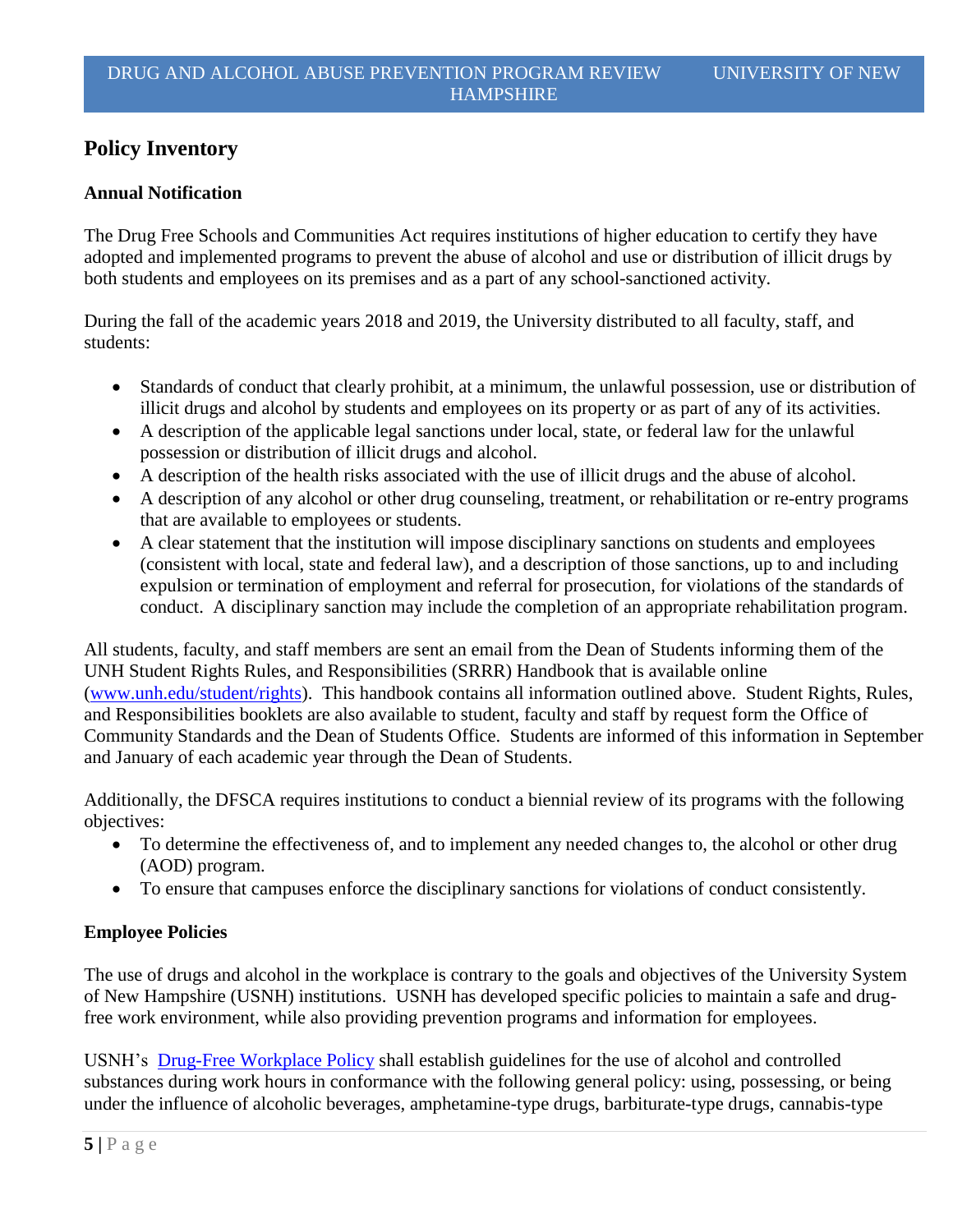drugs, Phencyclidine, Methaqualone, Benzodiazepines, cocaine-type drugs, morphine-type drugs, hallucinogenic drugs, or any controlled drugs as provided in RSA 318-B during work hours by USNH employees is prohibited. The goals of the Drug Free Workplace Policy are to create a safer environment for students, faculty, staff and campus visitors and to educate USNH employees about:

- a) The symptoms and health risks of dependency on alcohol and other drugs.
- b) The assistance available to UNH employees for dependency-related problems- [UNH EAP.](http://www.unh.edu/hr/employee-assistance-program)
- c) The penalties that may be imposed upon employees for violation of this policy.

Some positions at UNH require drug screenings prior to work on campus. An example of such a position includes those which require Commercial Driver's Licenses, such as bus drivers. A determination that an employee violated USNH policies will result in sanctions or disciplinary outcomes within 30 days that may include a) taking appropriate personnel action against a convicted employee up to and including termination; b) placing a notice of the drug conviction in the employee's personnel file in accordance with normal disciplinary policy procedures; c) requiring the convicted employees to utilize the services of the EAP and, d) requiring the convicted employee to successfully complete an approved drug or alcohol abuse assistance or rehabilitation program recommended by the EAP as a condition of continued employment.

During orientation for new employees, training is received on USNH's Drug Free Workplace policy. This policy is emailed to all employees each year thereafter.

Employees are encouraged to use the **Employee Assistance Program** (EAP) to address issues of addiction to alcohol and other drugs. Participation in EAP allows employees to participate in up to (6) free counseling sessions with a referred local counselor at no cost. Employee use of EAP is kept private from supervisors and other UNH staff.

#### **Student Disciplinary Process and Policies**

In addition to prevention and education efforts, UNH has developed and implemented comprehensive policies and procedures to ensure a safe environment for students that supports learning and civil community. These policies appear in the Student Rights, Rules and Responsibility book under the section on alcohol and drug policies and campus safety. Community Standards makes determinations about violations about UNH's policy and ensures consistent application of the sanctions against UNH students. For more information on UNH's Alcohol, Tobacco and Other Drug Policies see [UNH's SRRR,](https://www.unh.edu/student-life/student-rights-rules-responsibilities) which applies to students, staff, faculty, visitors, and guests.

#### **Parental Notification**

UNH has taken steps to notify parents or guardians about violations of campus AOD policies, in accordance with the 1998 amendments to the Family Educational Rights and Privacy Act (FERPA). The purpose and goals of this policy is to expand the partnership with parents/guardians in encouraging students to make reasonable, responsible, and healthy decisions about AOD's. There is a strong association between a declining academic performance and the illegal/abusive use of AODs by students. By notifying parents/guardians of violations of this nature, UNH will have the opportunity to work together with parents/guardians to aid in the academic success and healthy social integration of our students.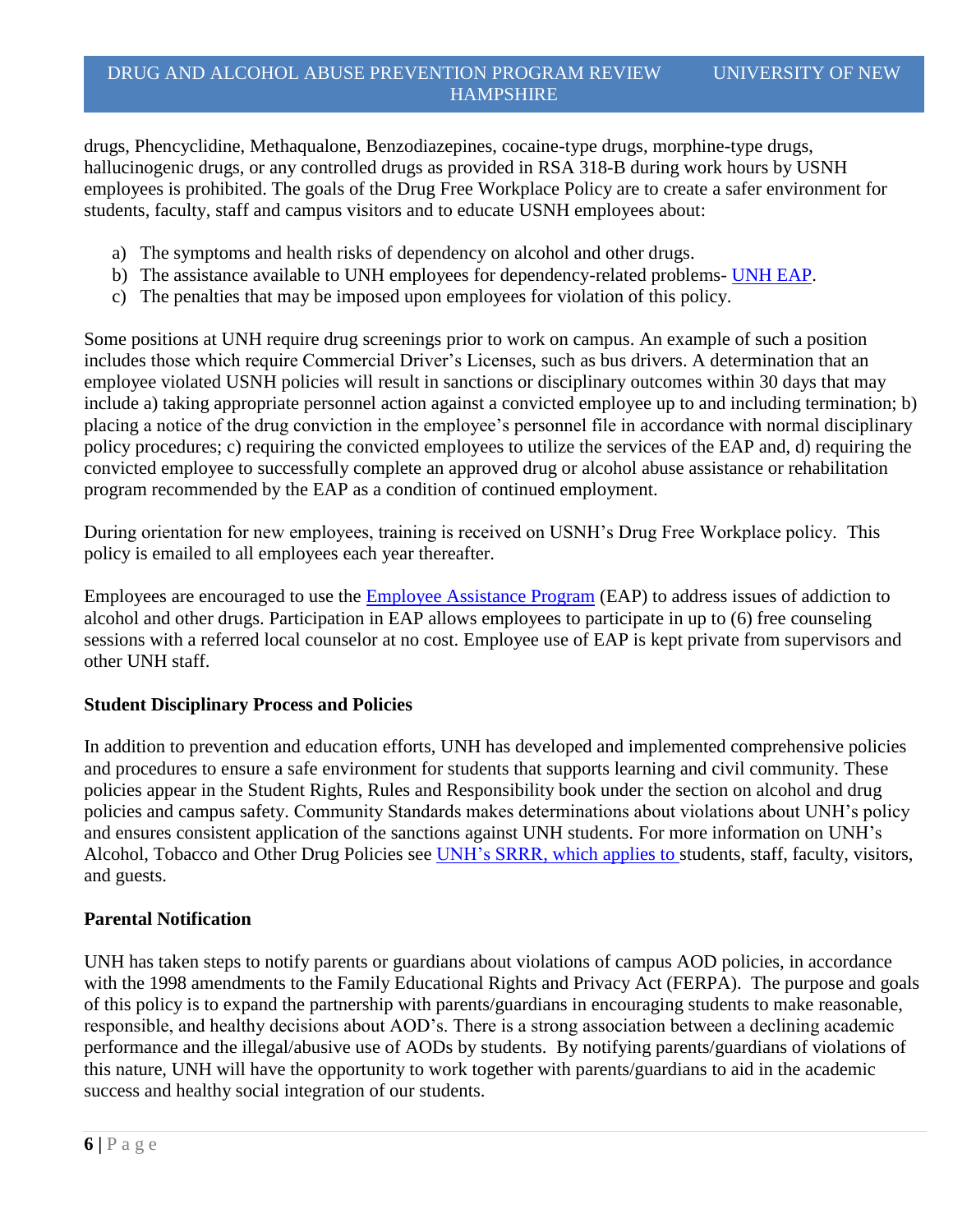Only parents of financially-dependent students under age 21 will be notified if their student is charged with a violation of the University's alcohol or other drug policies. Community Standards will send written notification of the incident but will not include all the details. If the parent wants further information they are encouraged to discuss the issue with their student. If questions remain parents/guardians are encouraged to reach out to the Community Standards Office.

Parental notification is designed to inform parent/guardians a violation has occurred and to encourage an educational discussion between parents/guardians and their student. Notifications will be sent for repeat violations of Drug and Alcohol Related Behaviors. When there is reason to believe a student's health and wellbeing are at risk or they have placed other members of the community at risk, the Dean of Students or their designee may contact the parents/guardians directly.

#### **Relevant Excerpts from the Student Rights, Rules and Responsibility book (SRRR)**

Rule 13: Use, possession, manufacturing, or distribution of narcotic or other controlled substances except as expressly permitted by law. Violations of this rule include but are not limited to:

- a. Use of narcotic or other controlled substances
- b. Possession of narcotic or other controlled substances
- c. Distribution of narcotic or other controlled substances
- d. Possession of drug paraphernalia
- e. Hosting a gathering where the use of narcotics or other controlled substances has occurred or are dispensed from a common source. A student is considered to be "hosting a gathering" when there is at least one person in the student's room or apartment who does not resident there (even if the student did not invite the non-resident).
- f. Manufacturing of narcotic or other controlled substances.

Rule 14: Use, possession, or distribution of alcoholic beverages except as expressly permitted by law and University regulations. Violations of this rule include:

- a. Use/possession/distribution of alcohol by individual under legal age;
- b. Public Intoxication
- c. Excessive consumption of alcohol
- d. Alcohol in residence hall common areas or in areas of University apartment complexes reserved exclusively for common use
- e. Possession/consumption of alcohol in room or common areas of individuals under legal age
- f. Providing underage people with alcohol
- g. Hosting a gathering where prohibited drinking has occurred or where alcohol is dispensed from a common sources. A student is considered to be "hosting a gathering" when there is at least one person in the student's room or apartment who does not reside there (even if the student did not invite the resident.)
- h. Under the influence of alcohol resulting in injury/illness
- i. Violation of UNH alcohol policy. (See UNH SRRR alcohol, tobacco and other drug policies.)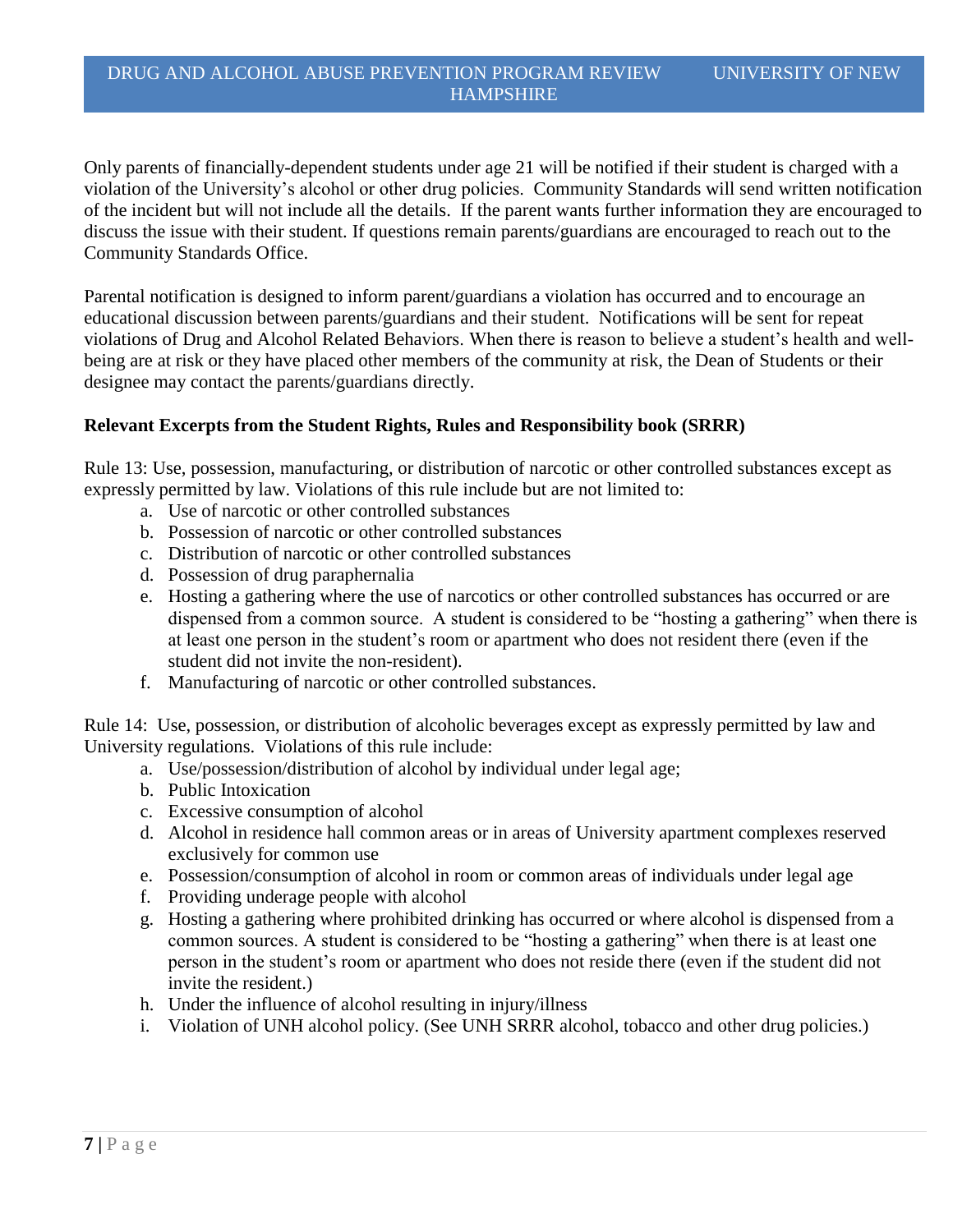# **Summary of Alcohol and Drug Violations**

The number of AOD student violations in 2018 -2020 (Table A (alcohol) and Table B (other drugs)) are provided below from Community Standards Office. Additionally, each year's Summary of Student Sanctions/Outcomes assigned to individual cases are provided in Table C. Data from Human Resources regarding employee violations are in Table D and their outcomes are in Table E. Table F includes the number of arrests for alcohol and drugs provided by the UNH Police Department.

The number of alcohol arrests were up compared with the previous review done in 2016-2018. In 2017, the total arrests for alcohol were 263 while the total arrests in 2018 were 521. This could be in part due to a change in state law making marijuana in small amounts a civil violation instead of a criminal violation while certain alcohol offenses remain a criminal violation. In 2019, the alcohol arrests went down by over 100 arrests and total arrests were 408. In 2020, the numbers should continue to decrease significantly as the University was closed from March 2020 until August 2020 due to the COVID-19 global pandemic.

Drug arrests went down significantly. In 2017, there were 74 arrests; in 2018 there were 24 arrests; and in 2019 only 10 drug arrests. This is due to a change in New Hampshire state law making marijuana in small amounts a civil violation instead of a criminal violation.

The Office of Community Standards continues to see similar referrals for alcohol violations each year. The numbers remain approximately 300 referrals each calendar year. However, Community Standards reported an increase in drug referrals. In fall 2018, Community Standards had 4 referrals but in 2019 they had 146 referrals for drug violations. This could be contributed to the law change and police and hall staff referring marijuana violations to the Community Standards Office for a violation of policy. In spring 2020, numbers were consistently down for drug referrals and alcohol violations. This could be due to the campus closing down mid-March due to the COVID-19 global pandemic. Alcohol violation referrals were approximately 50% less than the fall of 2019. Drug violation referrals were approximately 25% less than the fall of 2019.

Human Resources data indicated they had two employees with violations in alcohol policy and both were referred to the Employee Assistance Program for further assistance. There were no incidents involving employees in 2019 for either alcohol or other drug violations.

| <b>Alcohol Violations</b>  | <b>Fall 2018</b> | Spring 2019 | <b>Fall 2019</b> | Spring 2020 |
|----------------------------|------------------|-------------|------------------|-------------|
| Alcohol-related            | 161              | 64          | 96               | 56          |
| Possession                 |                  |             |                  |             |
| Alcohol violations         | 96               | 33          | 53               | 25          |
| <b>Internal Possession</b> |                  |             |                  |             |
| Furnishing alcohol         | 25               | 3           | 51               | 25          |
| to person under 21         |                  |             |                  |             |
| Hosting party              |                  |             |                  |             |
| Behavior while             |                  |             | 8                |             |
| under the influence        |                  |             |                  |             |
| of an alcoholic            |                  |             |                  |             |
| beverage                   |                  |             |                  |             |
| <b>TOTALS</b>              | 286              | 107         | 208              | 108         |

#### **Tables A: 2018-2020** *Summary of Student and Alcohol Violations Community Standards Referrals*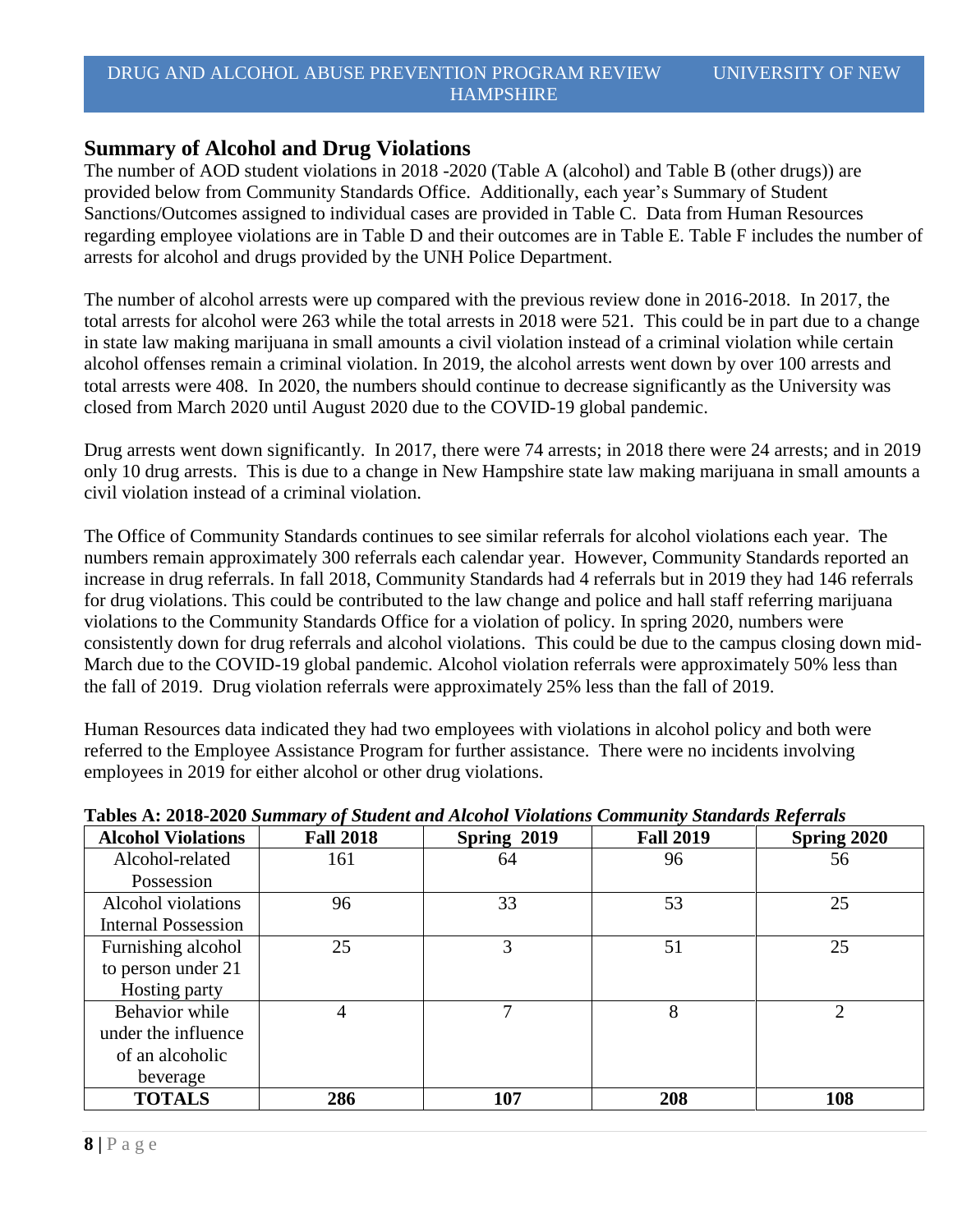| <b>Drug Violations</b> | <b>Fall 2018</b> | Spring 2019    | <b>Fall 2019</b> | Spring 2020 |
|------------------------|------------------|----------------|------------------|-------------|
| Possession of          | 3                | 26             | 34               | 19          |
| unlawful drug or       |                  |                |                  |             |
| controlled substances  |                  |                |                  |             |
| Possession of drug     | $\Omega$         | 17             | 6                | 16          |
| paraphernalia          |                  |                |                  |             |
| Use of unlawful drug   |                  | 28             | 32               | 13          |
| or controlled          |                  |                |                  |             |
| substances             |                  |                |                  |             |
| Distribution and/or    |                  | 2              |                  |             |
| sale, and/or delivery  |                  |                |                  |             |
| of unlawful drugs or   |                  |                |                  |             |
| controlled substances  |                  |                |                  |             |
| Reasonable suspicion   | $\theta$         | $\overline{0}$ | $\overline{0}$   | 0           |
| of unlawful drug use   |                  |                |                  |             |
| (odor)                 |                  |                |                  |             |
| <b>Totals</b>          |                  | 73             | 73               | 49          |

#### **Table B: 2018-2020** *Summary of Student Drug Violations Community Standard Referrals.*

• Fall 2018 referrals did not include referrals for policy violations for marijuana. In 2019-2020 all drug referrals were included.

#### **Table C: 2018-2020** *Findings of Responsible/Not Responsible for Drug and Alcohol Violations*

| <b>Findings</b>     | <b>Fall 2018</b> | Spring 2019 | <b>Fall 2019</b> | <b>Spring 2020</b> |
|---------------------|------------------|-------------|------------------|--------------------|
| Alcohol Responsible | 266              | 136         | 175              | 96                 |
| Alcohol Not         | 20               |             | 21               |                    |
| Responsible         |                  |             |                  |                    |
| Drug Responsible    |                  | 54          | 69               | 47                 |
| Drug Not            |                  |             |                  |                    |
| Responsible         |                  |             |                  |                    |
| <b>Total</b>        | 288              | 218         | 269              | 157                |

**Some of the dispositions were pending so there were several each semester that were TBD**

 2019 and 2020 included drugs and marijuana referrals. 2018 does not include marijuana referrals to Community Standards.

| Table D: 2018-2019 Summary of Employee Alcohol and Drug Violations |
|--------------------------------------------------------------------|
|--------------------------------------------------------------------|

| <b>Violation</b> | 2018 | 2019 |
|------------------|------|------|
| Alcohol          |      |      |
| Drug             |      |      |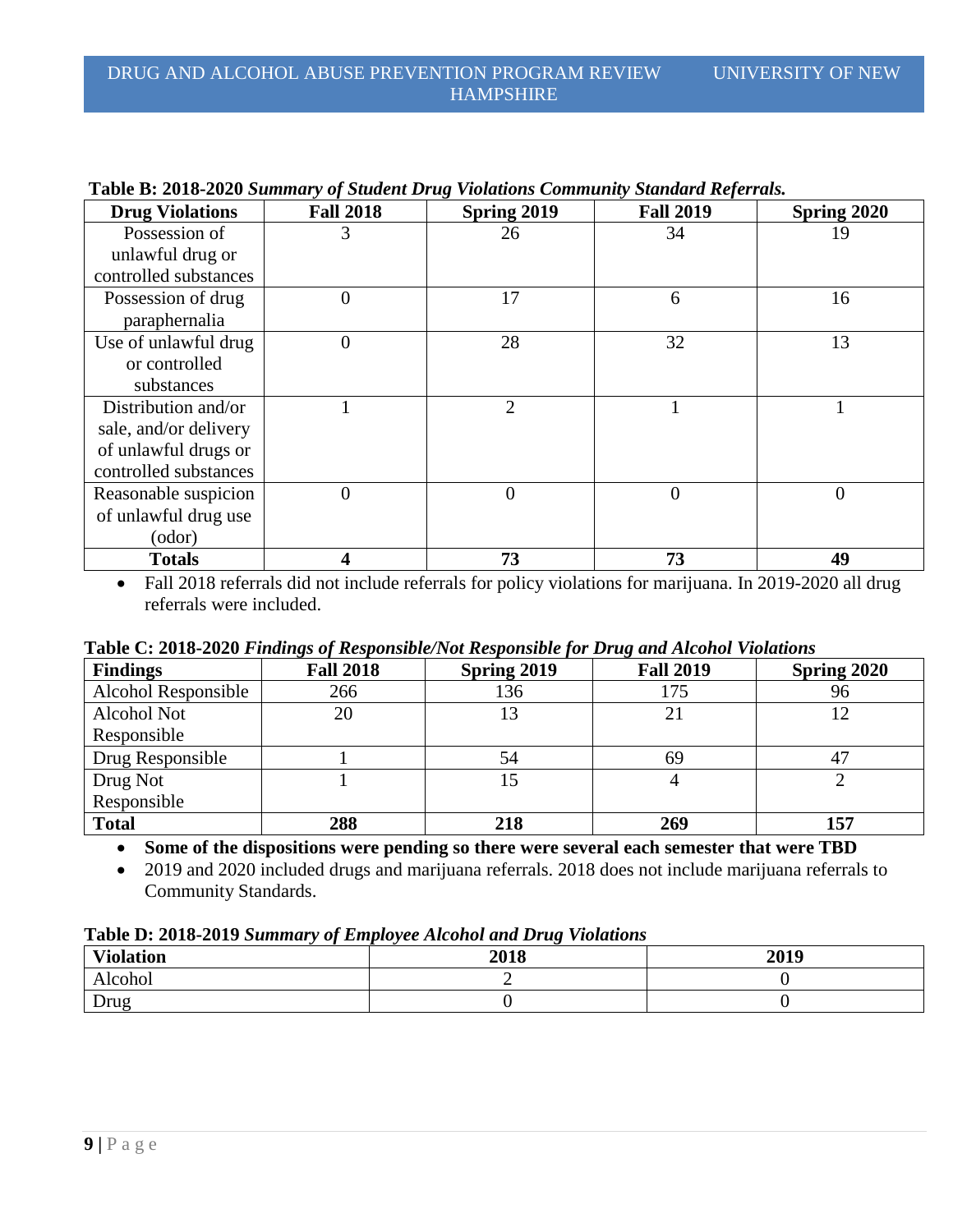| Tavic El 2010-2017 Dummar y 01 Employee Dunchons/Outcomes Assigned to multium cases |                     |                   |                     |                   |
|-------------------------------------------------------------------------------------|---------------------|-------------------|---------------------|-------------------|
| <b>Violation Type:</b>                                                              | <b>Alcohol 2018</b> | <b>Drugs 2018</b> | <b>Alcohol 2019</b> | <b>Drugs 2019</b> |
| Suspension                                                                          |                     |                   |                     |                   |
| Termination                                                                         |                     |                   |                     |                   |
| EAP program                                                                         |                     |                   |                     |                   |
| referral                                                                            |                     |                   |                     |                   |

#### **Table E: 2018-2019** *Summary of Employee Sanctions/Outcomes Assigned to individual cases*

### **Table F:** *UNH Police Department Statistics*

| <b>Alcohol</b>                                          | 2018 | 2019 |
|---------------------------------------------------------|------|------|
| <b>Illegal Possession of Alcohol-Arrest</b>             | 343  | 255  |
| <b>Internal Possession of Alcohol- Arrest</b>           | 178  | 121  |
| <b>Public Intoxication-Arrest</b>                       | 0    | 31   |
| Prohibited sales                                        | 0    |      |
| <b>Total Alcohol Arrests</b>                            | 521  | 408  |
|                                                         |      |      |
| <b>Drugs</b>                                            | 2018 | 2019 |
| Possession of Cocaine or Narcotic Substance Arrests     | 16   |      |
| <b>Illegal Possession of Prescription drugs Arrests</b> | 3    | 4    |
| Possession of Methamphetamine Arrests                   | 0    | 0    |
| <b>Dealing Controlled Substances</b>                    | 0    |      |
| Possession of marijuana greater than 3/4 oz.            | 5    |      |
| <b>Total Drug Arrests</b>                               | 24   | 10   |

# **Table G: Health & Wellness Visits/Referrals for Alcohol and Other Drug Violations**

| <b>Total Visit by Type</b>         | 2018-2019      | 2019-2020      |
|------------------------------------|----------------|----------------|
| <b>Self-Referred:</b>              |                |                |
| Alcohol counseling self-referred   | 30             | 16             |
| <b>Other Drug Counseling</b>       | 22             | 10             |
| Other Drug Counseling Follow-up    | 5              | 3              |
| Court                              |                |                |
| <b>Alcohol Court Counseling</b>    | 210            | 112            |
| <b>Alcohol Court Exit</b>          | 191            | 72             |
| Alcohol Court Follow Up            | 10             |                |
| <b>Other Drug Court Counseling</b> | $\overline{2}$ | $\overline{0}$ |
| Other Drug Court Exit              | $\overline{4}$ | $\overline{0}$ |
| Other Drug Court Follow up         |                | $\overline{0}$ |
| Judicial:                          | 2018-2019      | 2019-2020      |
| <b>Alcohol Judicial Counseling</b> | 209            | 136            |
| Alcohol Judicial Exit              | 183            | 71             |
| Alcohol Judicial Follow-up         | 9              | $\overline{4}$ |
| Other Drug Judicial Counseling     | 63             | 53             |
| Other Drug Judicial Exit           | 53             | 34             |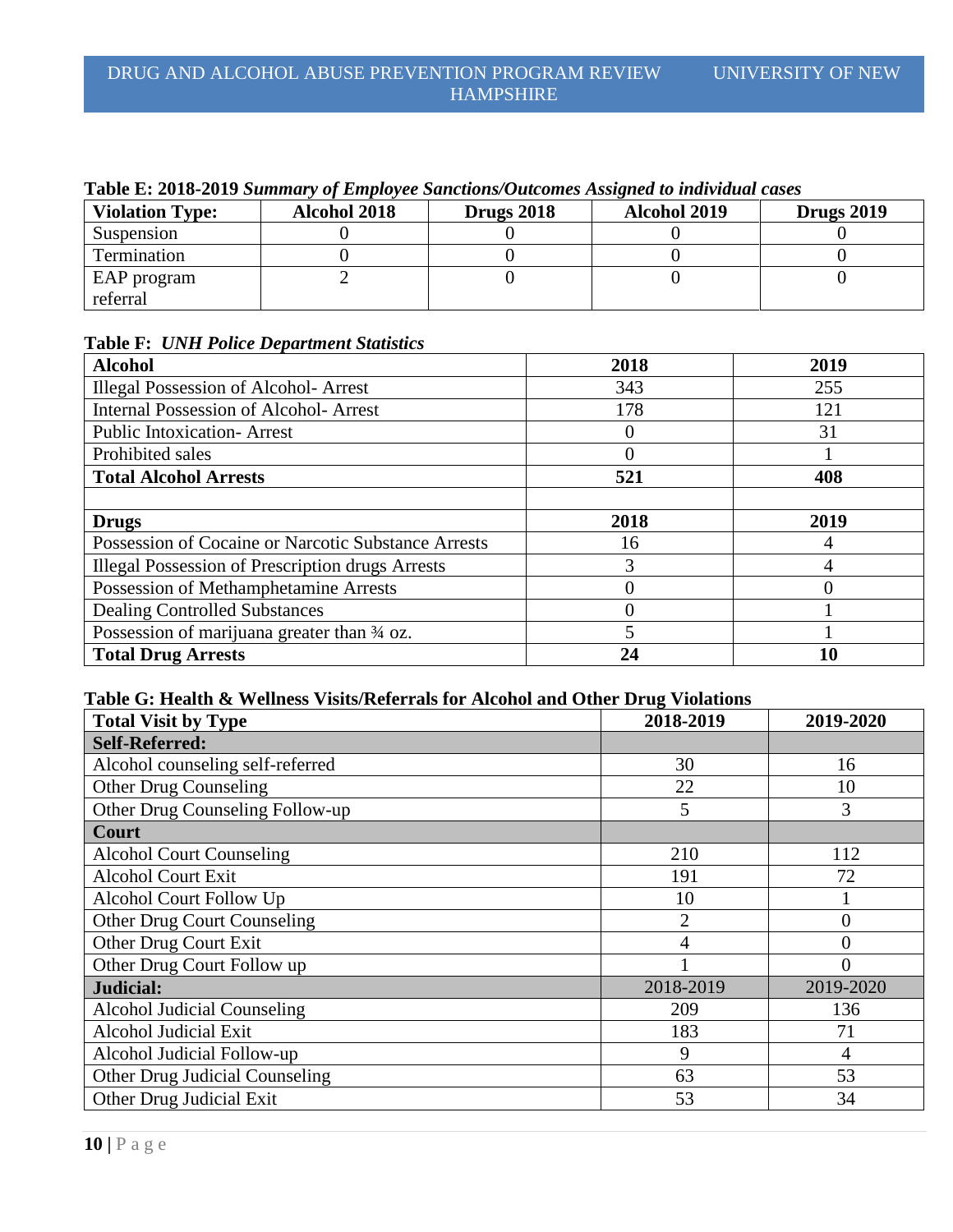| $\bullet$<br>Other<br><b>Follow</b><br>. Drug<br>$U_{\rm D}$<br>Judicial |           |     |
|--------------------------------------------------------------------------|-----------|-----|
| <b>Grand</b><br><b>Total</b>                                             | ሰሰ<br>. . | 314 |

### **DATA COLLECTION/ASSESSMENT & EVALUATION**

- The New Hampshire Higher Education Alcohol, Tobacco and Other Drug (NHHEAOD) Council biennial survey and report. The NHHEAOD report assesses student attitudes, perceptions and use of alcohol and other drugs. The information gathered in this report is used in social norming educational campaigns to challenge student's perceptions of use on campus and to help inform University decisions related to alcohol, tobacco and other drugs.
- The American College Health Association's National College Health Assessment (NCHA) is implemented biennially. To see survey: [https://www.acha.org/documents/ncha/ACHA-](https://www.acha.org/documents/ncha/ACHA-NCHA_IIc_Paper_Survey.pdf)[NCHA\\_IIc\\_Paper\\_Survey.pdf](https://www.acha.org/documents/ncha/ACHA-NCHA_IIc_Paper_Survey.pdf)
- In the spring of 2019, this assessment was conducted at UNH. Of the people who completed the assessment 59.9% were female, 39.1% were male and 1.0% were non-binary. Of those who responded to the question about alcohol use, 56.6% of males and 60.2 % of females admitted to using alcohol in the past 1-9 days. Total alcohol consumption for the past 30 days indicated that 81.3% of males and 79.6% of females had consumed some amount of alcohol in the past month.
- Marijuana use was much lower than alcohol use. Those who completed the assessment indicated in the past 1-9 days that 15.5% of males and 19.0% of females had used marijuana. Over the course of 30 days, 33.8% of males and 29.4% of females admitted to using marijuana.
- $\bullet$  Of those surveyed on the use of tobacco in the past 30 days, 14.2 % of males, and 7.4 % of females admitted to using cigarettes. 30.0 % of males and 19.9 % of females advised they had used E-cigarettes in the past 30 days.
- Use of drugs not prescribed remained relatively low with the exception of stimulants. 14.6% of males and 8.6% of females indicated they had used stimulants not prescribed to them.
- Evaluation of prevention and intervention programs and services, including CHOICES and BASICS, examining the fidelity of systems (conduct and education process) that are set up to intervene with students who have alcohol and other drug related incidents.
- Completion of the biennial review of the Drug and Alcohol Abuse Prevention Programs (DAAPP) in accordance with the Drug Free Schools and Communities Act.
- Contact Data

Each year the number of contacts with students continues to increase. Each educational program conducted is reported into an Access Database and a report is compiled at the end of each year. In 2018- 2019 students continued to sponsor and participate in educational programs. This has decreased in 2020 due to the COVID-19 global pandemic. The number of alcohol and drug mandated counseling remained consistent in 2018-2019 but has gone down in 2019-2020. The decrease in counseling could be due to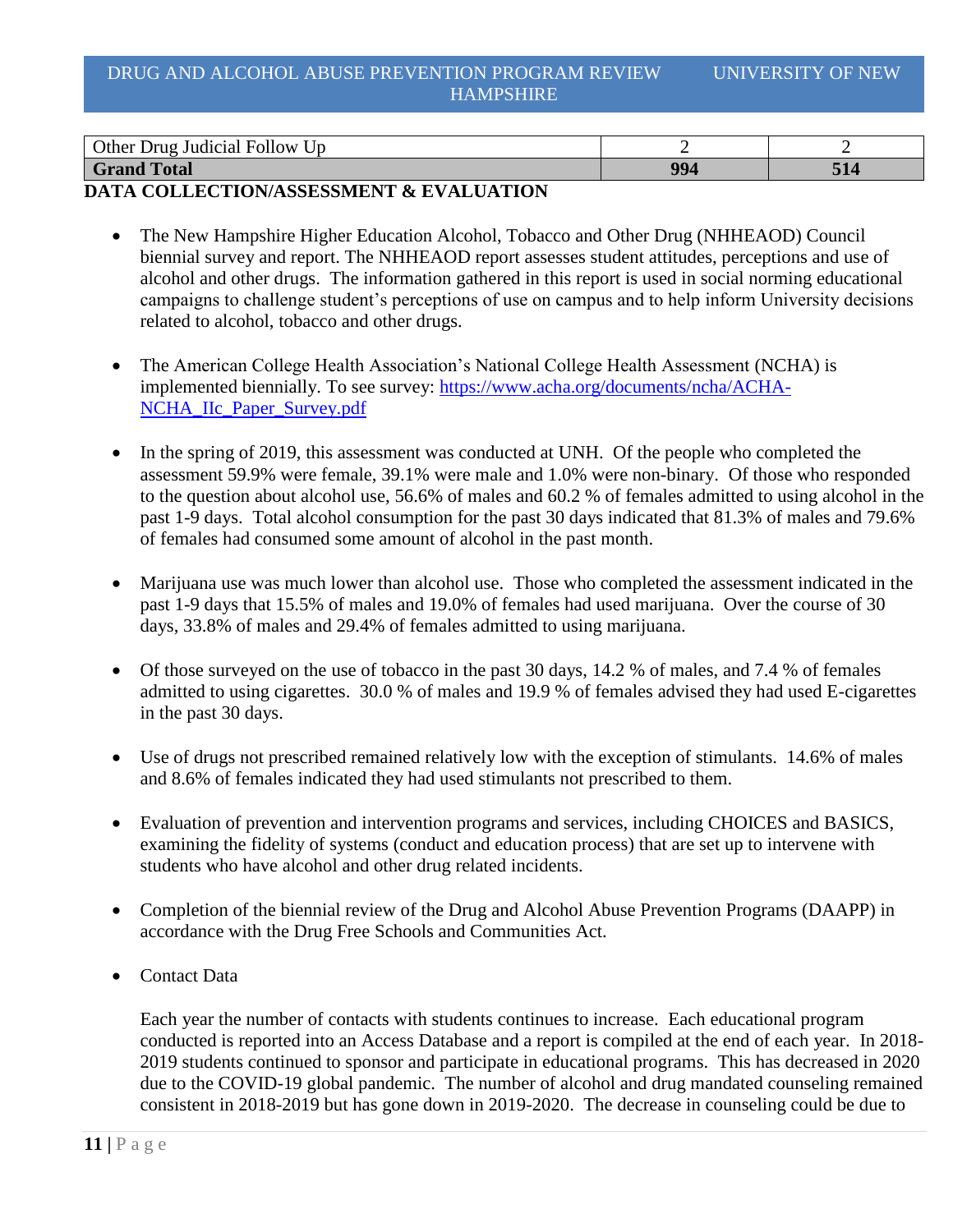the spring semester going remote in March of 2020. Self-referrals remained consistent in 2018-2019 however, they dropped by half in 2019-2020. Students who were mandated to attend as well as those who were self-referred completed an evaluation form at termination of counseling.

### **Summary of Alcohol and Other Drugs Program Strength**

The University has developed, maintains and revises, as necessary, an alcohol and other drugs prevention policy for students and employees. The policy is implemented consistently for all members of employment and the student body. UNH tracks the number of alcohol and other drug related offenses, referrals, and the utilization of the ANOD counseling services with Living Well Services and Health & Wellness. They are reported on in the biennial report. UNH continues to provide on-going educational efforts in order to have a positive impact on the prevention of use and misuse of alcohol and other drugs and as a means of intervention.

During the past year, the UNH Police Department has moved from making custodial arrests for all alcohol related violations to issuing hand summonses and releasing to a sober person over 21 when appropriate. There was also a significant decrease in drug arrests following the decriminalization of marijuana in September of 2017.

The 2020 COVID-19 global pandemic has led to some changes in the way we present things. Due to the reduced number of students on campus from March 2020 until August 2020, and also concerns regarding the spread of COVID-19, the UNH Police Department handled alcohol violations by issuing hand summonses. SHARPP and Health & Wellness also developed ways to educate and provide services about alcohol and other drugs on-line so students can still receive education regarding these important topics.

#### **RECOMMENDATIONS FOR 2020-2021**

UNH must continue to strengthen its efforts to institutionalize and prioritize work to address drug and alcohol abuse prevention.

# **Institutionalizing a Plan to Address High-Risk Drinking** *Structure to Address the Impact of High-Risk Drinking*

- University leadership should create and charge a committee/coalition (made up of campus and community partners) to address high-risk drinking at UNH. The committee/coalition and its work need to be accountable directly to the University leadership.
- A clear vision and mission for the coalition needs to be determined and articulated.
- Roles and responsibilities for partners involved in the committee/coalition need to be clearly identified, and then partners need to be invited to participate.
- Determine areas to be addressed based on needs that are data driven, and resources available. Set priorities and determine baseline data to help with tracking progress. Make the work manageable and put efforts into those areas needing the greatest attention and that can have the greatest impact.
- Using information/data from above, to determine goals/objectives/intervention strategy and, most importantly, an action plan with timeline and responsibilities.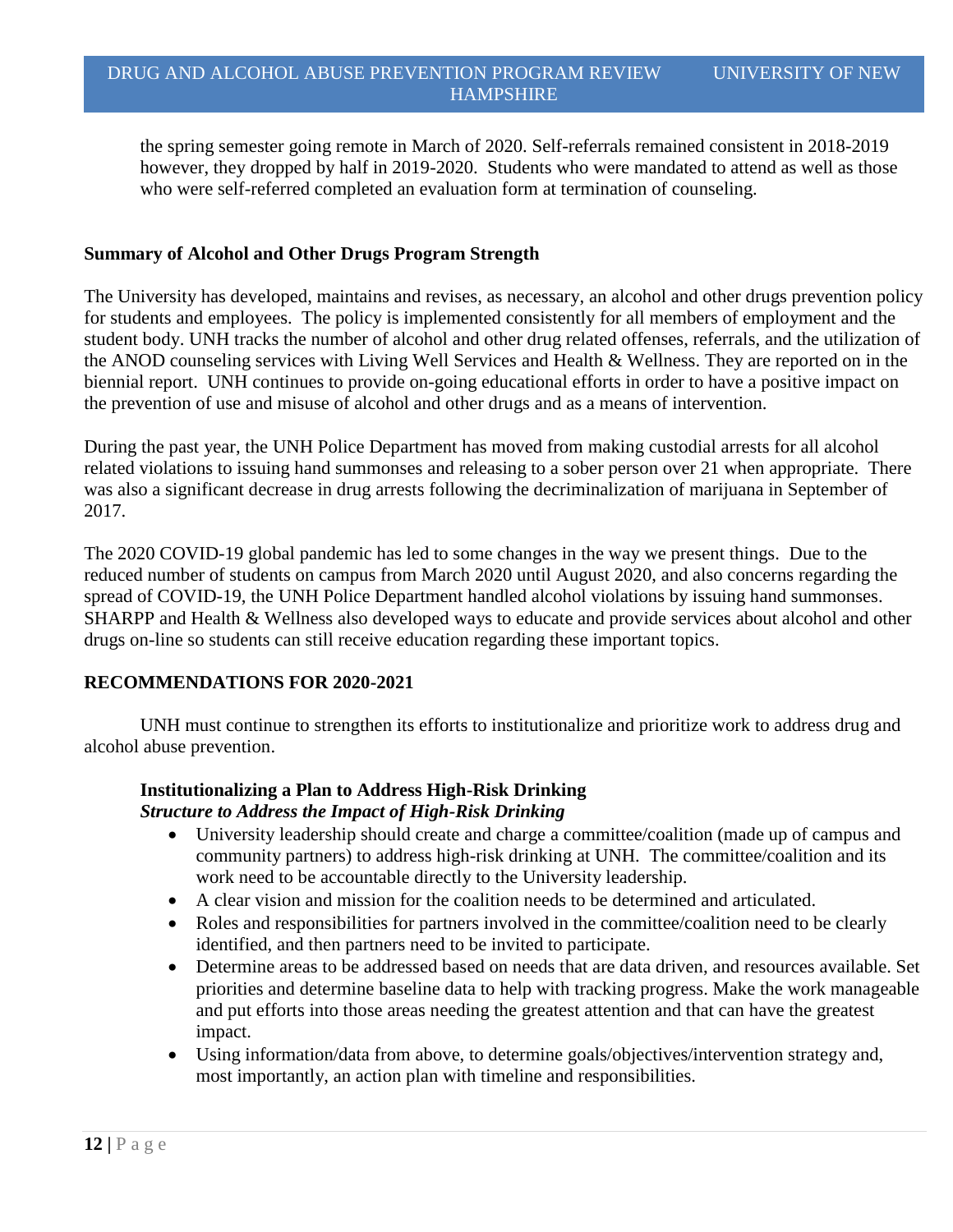Track efforts and intervention successes and changes and also the progress of the committee/coalition. Report on these efforts two (2) times per year, to the university leadership and others.

#### *Keys to Success of the Committee/Coalition and Its Efforts*

There have been several lessons the University has learned from involvement in various statewide and national efforts and research that will be instrumental in successfully moving our work in this area forward.

- Active institutional leadership is critical; without it any effort will not be successful. The higher within the institutional leadership this occurs, the clearer the commitment to this issue. The better the belief that all of us have a role in addressing it is communicated and illustrated, the more successful we will be as an institution. This must also include support from the University leadership for the committee/coalition work.
- As an institution we need to have an understanding of the impact of high-risk use, a commitment to addressing it and to identify and utilize evidence-influenced/evidence-based practice and intervention in our work. This should include outreach to our peers (individuals in the field nationally) who have specializations in this area (knowledge and skills) and/or have implemented successful interventions.
- More individuals/departments need to take an active role in working to address this issue, and clear lines of accountability must be established. It cannot be left to a few offices/people to address. Others on campus need to see their role in this work and how they can create change within their sphere of influence/responsibility. This can begin on the committee level where members may be responsible for overseeing specific interventions in collaboration with others, as well as other individuals/departments being involved in planning, implementation and evaluation. This will include involving a broader base of the community in the effort as "doers" and supporters (students, parents, faculty, alumni, community members, etc.). Working through and with this committee will help individuals and departments provide consistent messages, and access needed information, guidance, support and feedback.
- Manage the work such that we do not take on too much at any one time but identify our priorities and focus on addressing these successfully and then moving onto the next set of priorities while maintaining efforts in initial areas that have proven to be successful.
- UNH should continue to access, utilize and track data available (the data we now have in addition to accessing other data sources) to identify needs and to evaluate the impact of interventions.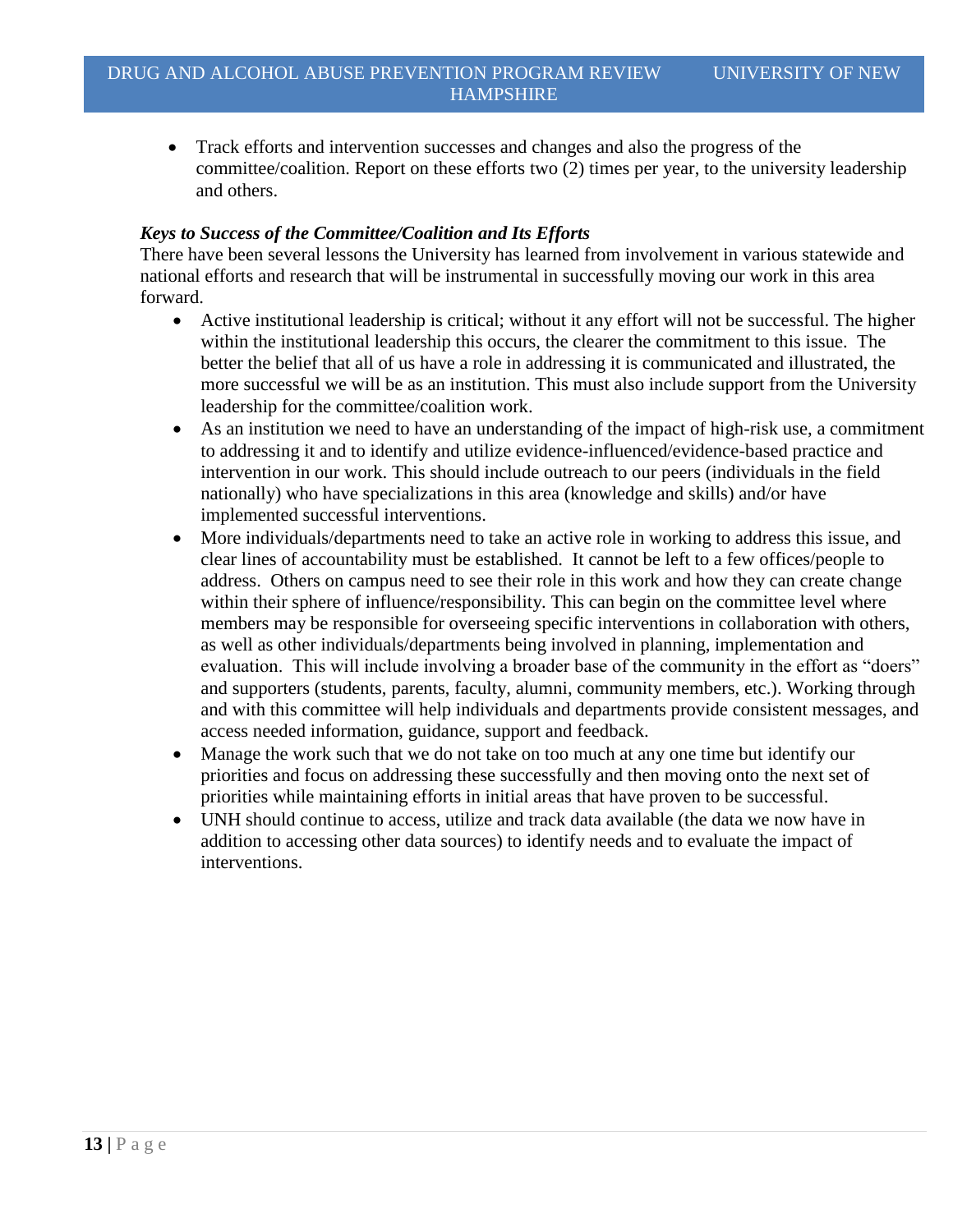# **Current Efforts to Address High-Risk Use of Alcohol and Other Drugs by Students and Employees**

#### **Living Well Services, Health & Wellness**

The Director of Education and Promotion oversees the Alcohol, Nicotine and Other Drugs (ANOD) Educators/Counselors and the ANOD program, which receives funding primarily from the mandatory student Health & Wellness fee. The two ANOD Educator/Counselors work closely with other staff within Health & Wellness and other offices on campus providing a comprehensive approach to addressing alcohol and drug issues. The ANOD Educators/Counselors are responsible for the design, organization, implementation, and evaluation of educational programs both active and passive, one-onone counseling, in-service training, supervision of interns, and the maintenance of a resource library and website content.

Living Well Services, Health & Wellness also supervise interns and peer educators who assist with passive and active outreach education when necessary. Additionally, Living Well Services employs work-study students who work 8-10 hours/week, to organize the resource library and maintain alcohol/other drug education program materials.

#### **Educational Programming**

UNH Health & Wellness offers a number of educational programs on wellness issues including ANOD. These are active programs, events and passive efforts (including tabling and the use of social media) that are implemented by professional staff and students involved in peer education. Through Health & Wellness, residence halls, fraternities and sororities, athletics and faculty and staff can request ANOD programming specific to their needs.

The Division of Student and Academic Services believes in the importance and influence of students on their peers. The Peer Education Program works to help students develop the self-awareness, leadership, programming, and group process skills to become community change agents. This is done through the traditional peer education program, which includes active and passive programming, education through a theatre presentation, and sponsoring campus-wide programming. Students involved in peer education can receive credit from a class offered through the College of Health and Human Services. Many of these students influence change on campus through both formal and informal peer education efforts.

#### **Programs offered by Health & Wellness**

#### o **Size Matters**

- o The Size Matters kit includes educational material on standard drink sizes and all the materials you need to implement an interactive pouring activity. Materials include a variety of alcohol bottles, colored water, wine glasses, shot glasses, solo cups, and pop-up posters.
- o **ANOD & the Wellness Wheel**
- o Participants will spin our Wellness Wheel and have the opportunity to test their knowledge as it relates to alcohol, nicotine and other drugs, and the eight dimensions of wellness. Fun and interactive. This program is tailored to the group's needs.
- o **Myth or Fact?**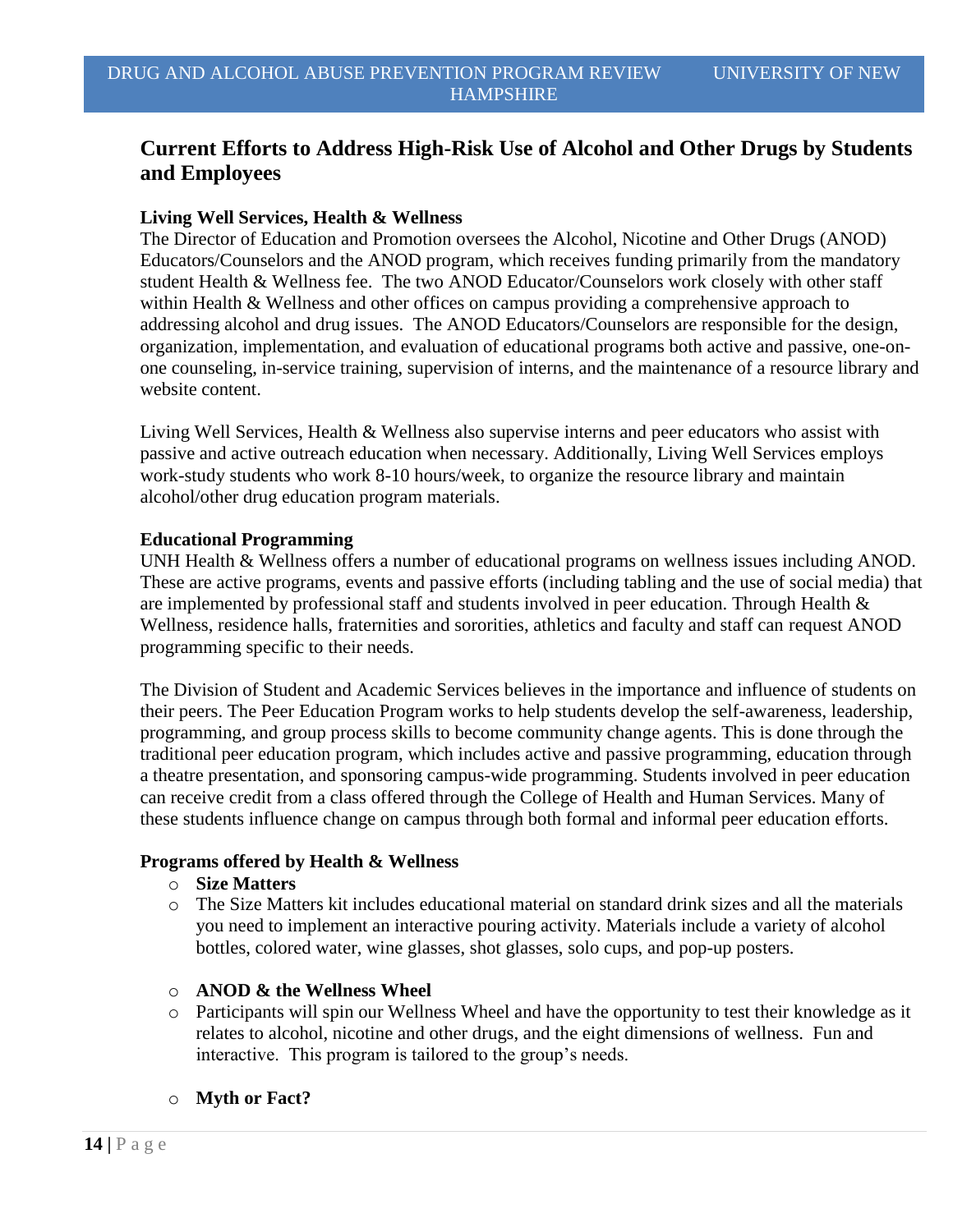alcohol, nicotine and marijuana. This program is based on research, best practices, and social norming data drawn from the New Hampshire Higher Education Alcohol, Tobacco, and Other Drug Survey. Includes discussion on how perceptions influence our choices.

### o **All about the Brain**

Did you know that your brain is not fully developed until age 25? Interactive presentation format to learn about the latest scientific finds related to the mechanism of THC and/or nicotine on the adolescent brain.

### o **Alcohol & Professionalism**

- o As we progress through college towards our professional careers, we begin to have more networking opportunities and professional experiences. Often, alcohol is offered at networking events and is a part of professional social culture. In this program, students will learn ways to monitor their drinking to maintain professional behavior.
- o **You can Help!**
- o An educational campaign used on campus to address several concerns including alcohol and other drug use, suicide, sexual assault prevention, serving as an ally to marginalized groups, to encourage, inform, and support students to care for each other and provide resources and get assistance for at-risk-students as needed.

#### **Residential Life**

Residence halls have educational focus areas, which encourage students to seek out and maintain healthy living habits; including alcohol and other drug use and misuse. They provide education (active and passive) on alcohol and other drugs utilizing the key messages outlined by Health & Wellness, invite other staff into speak on these topics, and sponsor alcohol and other drug free activities. In addition, there is a chemical-free living option for students wanting to live in an environment that supports their non-use of alcohol and other drugs. Each fall semester RA's are provided education called "What would you do?" This is an interactive role playing exercise where staff members interact with "intoxicated" students. Following the role playing the information on the interaction is processed and new staff are educated on how to best handle these types of situations.

# **Prevention Programming with Fraternity and Sorority Life**

Recognized Fraternity and Sorority Life organizations have a number of policies that address alcohol and other drug use. The system also mandates alcohol and other drug educational programs as part of their health and risk management requirements for accreditation. Greek Houses may also be mandated to participate in additional drug and alcohol programs when they are found responsible for related violations. Training is also provided to Fraternity and Sorority leadership when requested on alcohol and other drug issues. [Fraternity and Sorority](https://www.unh.edu/mub/fraternity-sorority-life) Life policies are available here: Fraternity and Sorority [Life Policies.](https://www.unh.edu/mub/fraternity-sorority-life)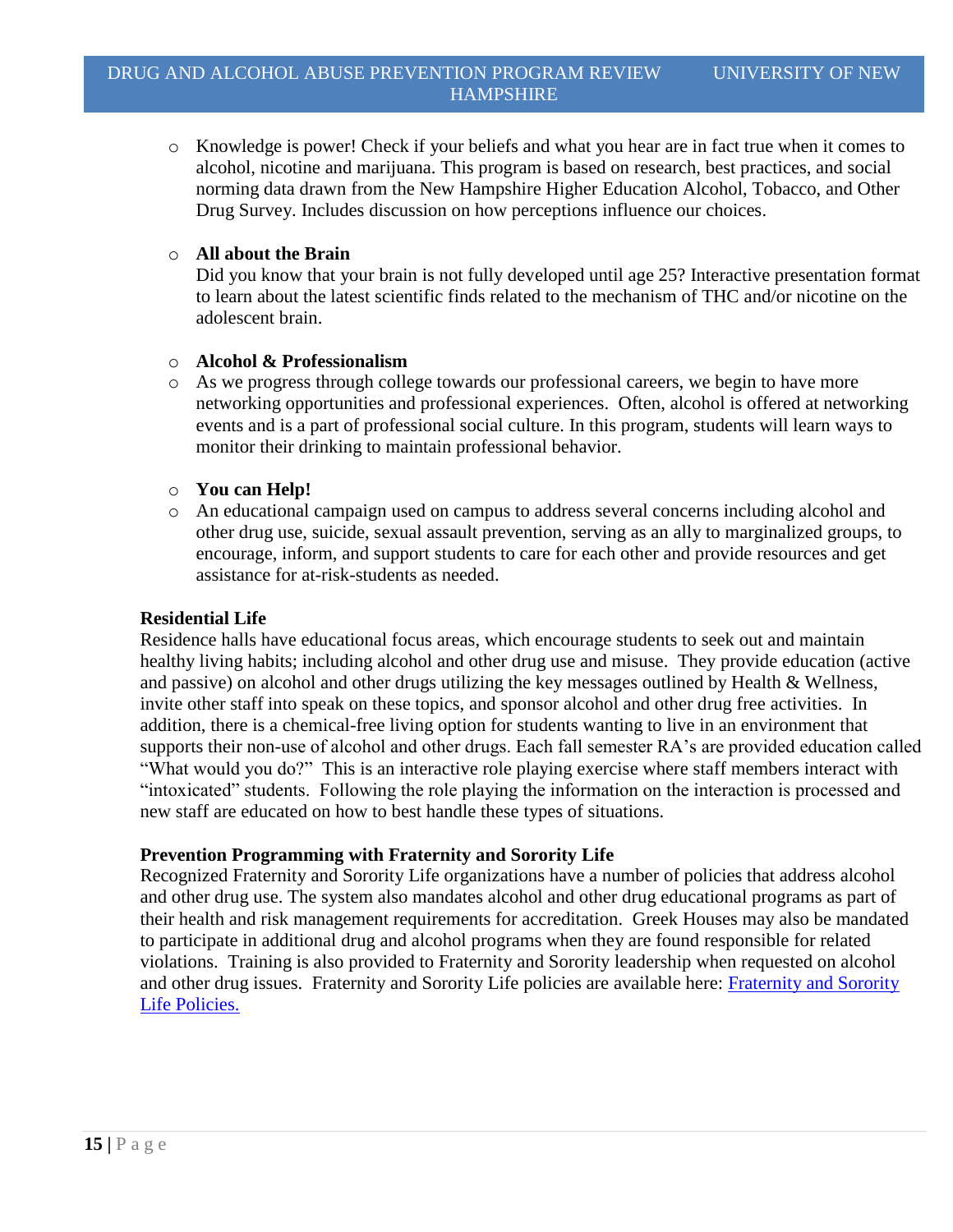#### **First Year Orientation**

During Parents' Orientation in June, campus administrators speak to parents about alcohol and other drug policies and the campus efforts to address high-risk use of alcohol and other drugs. Parents are also encouraged to talk with their child about alcohol prior to attending campus in the fall.

Orientation leaders and resident assistants receive training on alcohol and other drugs policies and campus programs and services. They have opportunities to discuss this information with students both informally and in structured meetings.

Each year during fall orientation, first year students are exposed to a variety of student issues including alcohol and other drugs use, sexual assault, diversity and transition by the theatre troupe, WildActs, and a follow-up discussion.

#### **Life Skills Program for Athletes**

The Athletic Department has formalized the NCAA Life Skills program. This program provides an opportunity for student-athletes to receive education on various student life issues including alcohol and other drugs.

#### **Curriculum Infusion and Training for Faculty and Staff**

Living Well Services work with faculty and staff to develop creative ways to present alcohol, other drug and additional health information to students through various curricula. Living Well Services offers training on recognition and referral for alcohol and other drug issues for faculty and staff departments.

#### **Internship Opportunities**

Students who are interested in the AOD field have the opportunity to work with the ANOD Educator/Counselor. Students learn a great deal about the field in a short period. The responsibilities for interns include organizing, developing and implementing educational programs and researching the latest developments in the field.

#### **Passive Education**

In addition to outreach programming, educational information is available to students through brochures, articles, education tables, bulletin boards, web pages, and the Living Well Services resource library.

#### **Employee Information**

UNH's EAP services offers many resources to employees on drug and alcohol addiction, support, and counseling. Some of the information employees have access to include articles, audio clips, Medline, on-line seminars, and a resource page with links to Alcoholics Anonymous, Al-Anon, etc.

#### **Environmental Management**

UNH Police and the Town of Durham Police Departments have a zero-tolerance stance regarding illegal alcohol sales, possession, and use, as well as other drugs use. Intervention efforts include:

- High visibility foot patrols
- Custody arrests for alcohol violations or
- Hand summons programs for alcohol violations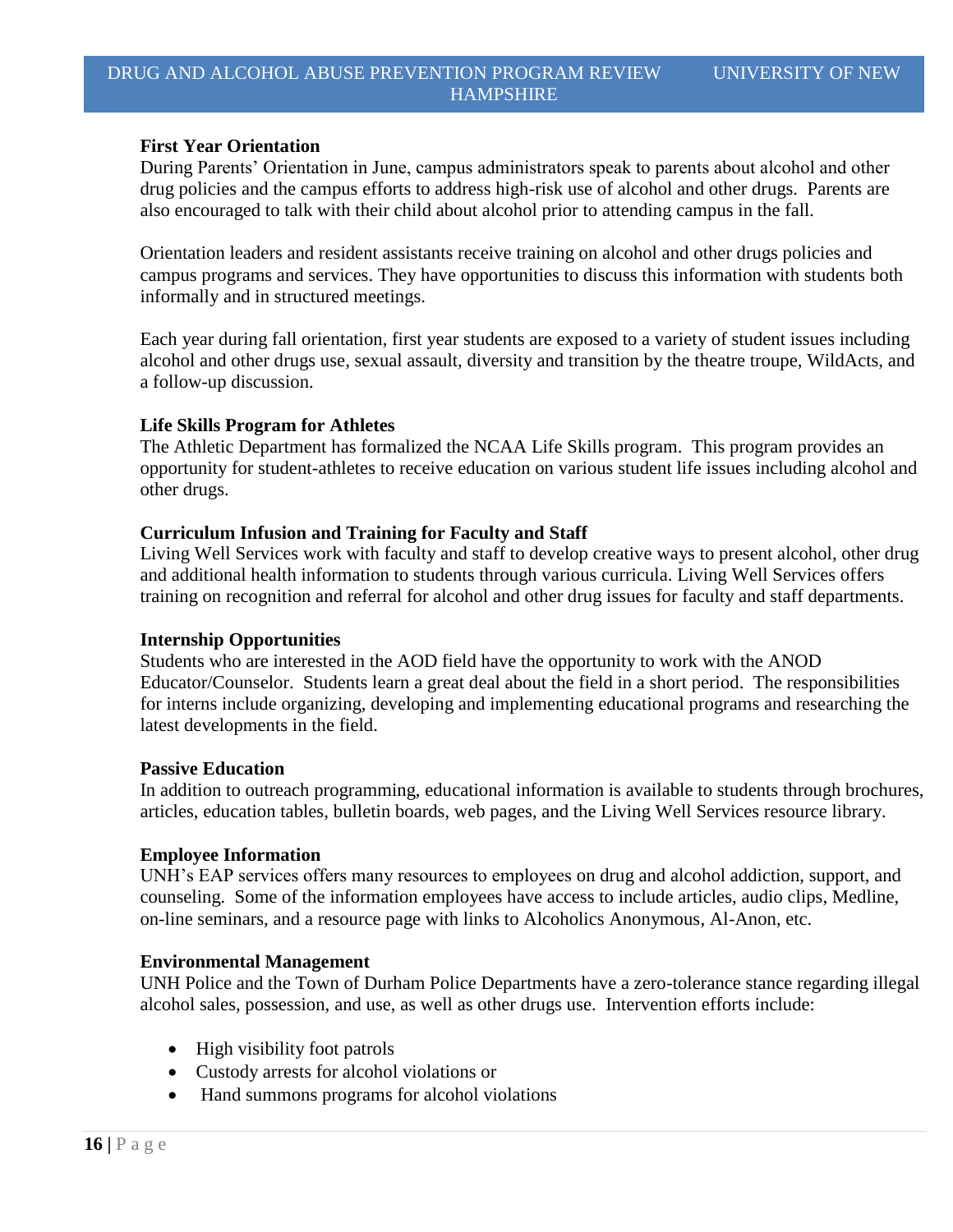Strict enforcement of UNH policy in off-campus recognized fraternity and sorority houses.

Residential Life Staff training and enforcement of campus alcohol and other drug policies within residence halls.

Three Strikes Policy: This policy is intended to provide an effective intervention for students whose pattern of rule violation (academic, conduct, administrative and/or criminal) disrupts their academic, social development or disrupts their community. It is intended to support those students by providing a suspension followed by resumption of their academic course of study provided they are able to be of good behavior during the period of suspension. When a student commits three (3) base violations in separate incidents within four (4) calendar years the student commits a violation under this Code and becomes eligible for a voluntary one (1) semester withdrawal from the University, effective immediately or for an involuntary one (1) semester minimum suspension after notice and hearing, and probation for the remainder of the student's undergraduate career. Additional information on the Three Strikes policy is available here: **UNH Three Strikes**.

Community Standards (CS) sends out parental notification letters on behalf of UNH.

Reflection/Engagement Program: The reflection/engagement program (REP) is offered through Community Standards as a sanction for students who were found responsible for violating the Student Code. REP is designed to be student-specific and takes into account each student's unique situation and needs. REP offers students an opportunity to reflect on the incident they were involved in, while working with our staff to ensure they remain on a path to personal, academic, and professional success. For more information on this program click [here.](https://www.unh.edu/ocs/rep)

Additional information regarding the student conduct process is available here: [UNH Conduct Process.](https://www.unh.edu/ocs/conduct-process)

#### **Violations of Policies and Laws**

Individual contact with students- When the UNH Police Department has contact with students for drug and alcohol violations their names, are made available to various departments on campus for intervention. These interventions include meetings with academic deans, athletic coaches, and AOD Educators/Counselors.

Mandatory alcohol and other drugs education and counseling for Community Standards and court sanctions

- First Offense: Students who have an initial violation (first strike) attend an individual, one hour, face to face intake appointment, attend a 3.0 hour CHOICES class (modeled after BASICS, an evidence based practice) and a 30 minute exit session.
- Second offense: Students who have a second violation (second strike) attend three, one hour individual sessions to complete a Brief Alcohol Screening intervention for College Students (BASICS).

Additionally, students who have been arrested for an alcohol or other drugs violation meet with the Dean of their respective college (Liberal Arts, Health and Human Services, Thompson School, Paul College, College of Life Science's, and Agriculture, Engineering, and Physical Sciences).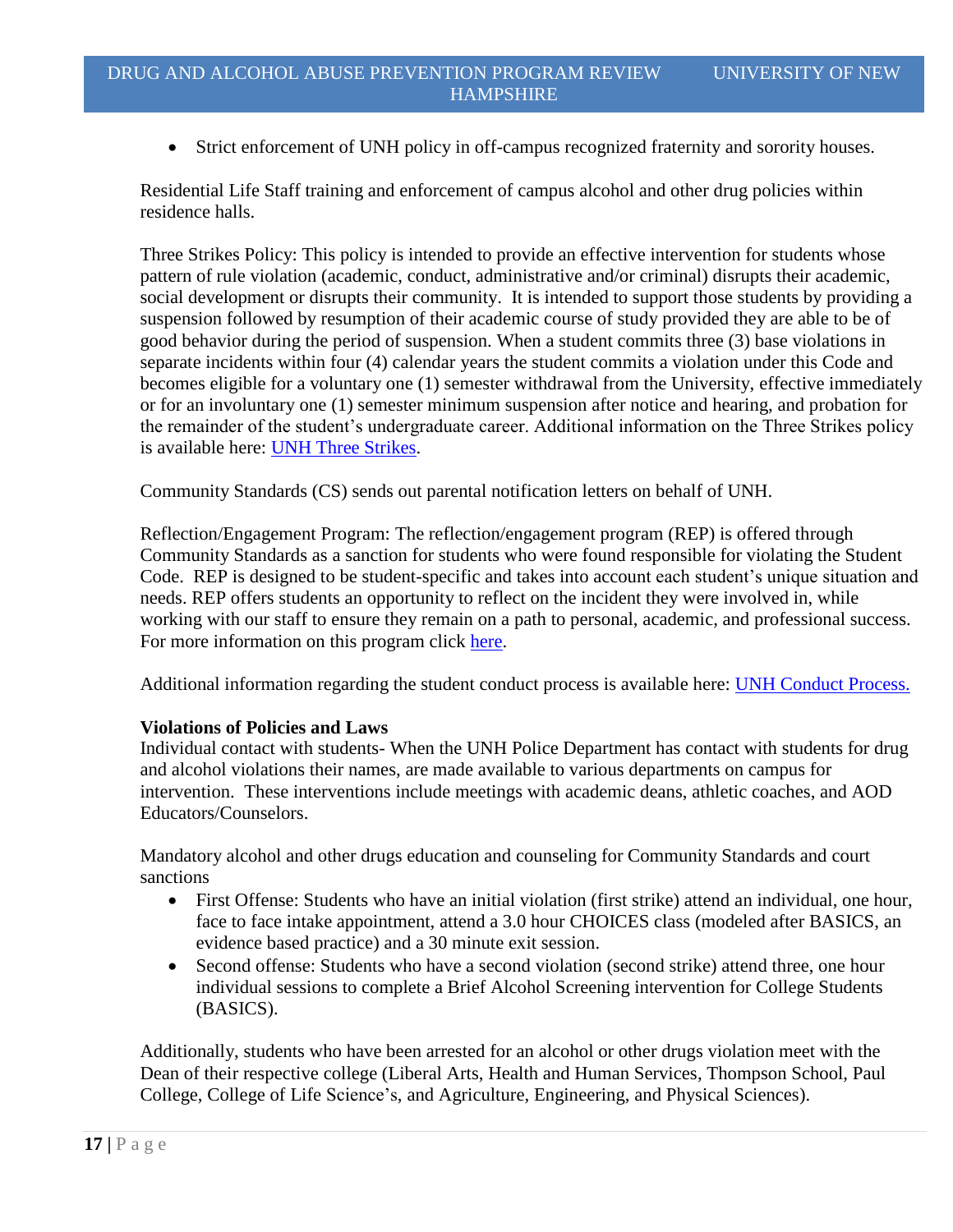#### **Additional Programs Supporting Safety and Environmental Change**

Weekend Walkers: managed by SHARPP (Sexual Harassment and Rape Prevention Program), staff and faculty are out on the streets in Durham and UNH to provide a presence and promote safety in addition to the UNH Police Department. This program is primarily run for the first six weeks of the semester, last six weeks of the semester and during other key weekends and events.

Safe Rides: Are available Thursday through Saturday Evenings from 11:00 p.m. to 3:00 a.m.

#### **Counseling and Support Services**

Counseling: Students can receive short-term alcohol and/or other drugs counseling from Health & Wellness and Psychological and Counseling Services (PACS). Students in need of long-term or inpatient care are referred to off-campus agencies.

Support to Recovery Community: chemical free-living option residence hall, held weekly on campus. In addition, UNH Health & Wellness works with the SOS program in Dover and Rochester, NH. This peer-led recovery program assists students interested in recovery or who are looking for additional support for their recovery. Additional information on SOS Recovery is available here: [S.O.S. Recovery.](https://straffordrecovery.org/)

Living Well Services, Health & Wellness, screens all students accessing counseling services for alcohol, other drugs, nicotine, anxiety, depression, eating disorders, sleep and physical activity, and referrals for additional counseling as indicated.

| <b>Type of Group</b>   | 2018-2019         | 2018-2019           | 2019-2020         | 2019-2020          |
|------------------------|-------------------|---------------------|-------------------|--------------------|
|                        | <b>Attendees</b>  | <b>Programs</b>     | <b>Attendees</b>  | <b>Programs</b>    |
| Athletes               | All freshmen      | Fall/Spring 1       | All freshmen      | Fall/Spring 1      |
|                        |                   | hour class          |                   | hour class         |
| Greek                  | Unknown           | 2 programs held     | Unknown           | 2 programs held    |
|                        |                   | by UPD              |                   | by UPD             |
| <b>Greek Houses</b>    | All members of    | 1 class each        | All members of    | 1 class each       |
|                        | Greek             | semester (fall and  | Greek             | semester (fall and |
|                        | Fraternities and  | spring)             | Fraternities and  | spring)            |
|                        | Sororities (2200) |                     | Sororities (2200) |                    |
| Professional/Peers     | <b>NA</b>         | <b>NA</b>           | <b>NA</b>         | <b>NA</b>          |
| <b>Residence Halls</b> | Any student in    | 19 (2018 calendar   | Any student in    | 21 (2019 calendar  |
|                        | hall              | yr.)                | hall              | yr.)               |
| Student                | Unknown           | Unknown             | Unknown           | Unknown            |
| Organizations          |                   |                     |                   |                    |
| Health & Wellness      | 1932              | 68 Programs         | 1936              | 45 Programs        |
| <b>UNH Community</b>   | 2748              | <b>66 Community</b> | <b>Over 2000</b>  | 66 Community       |
|                        |                   | Events conducted    |                   | Events conducted   |
|                        |                   | by UPD              |                   | by UPD             |

#### **Living Well Services: Alcohol and Other Drug Educational Programming:**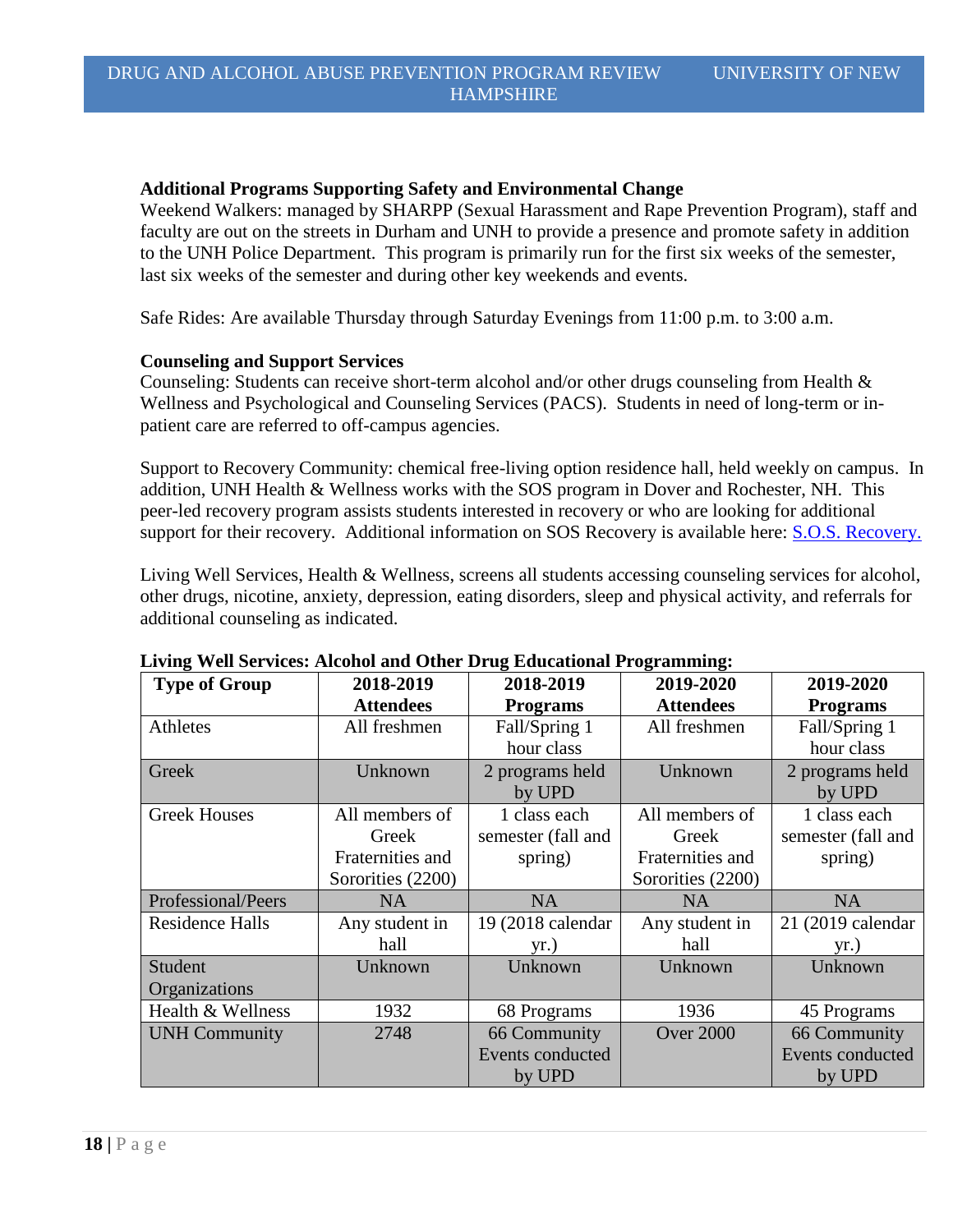| <b>SHARPP</b> | 15,293 (2019) | 303 programs | Not reported | Not Reported |
|---------------|---------------|--------------|--------------|--------------|
|               |               | (2019).      |              |              |

#### **Living Well Services Individual Alcohol and Other Drugs Educational/Counseling Visits and Appointments**

| <b>Visit Data</b>                  | <b>Academic Year</b> | <b>Academic Year</b> |
|------------------------------------|----------------------|----------------------|
| <b>Transaction Class</b>           | 2018-2019            | 2019-2020            |
| <b>Unduplicated Patient Visits</b> | 475                  | 293                  |
| <b>Visits</b>                      | 994                  | 529                  |

Unduplicated patients are patients who have utilized Health & Wellness services more than once but only counted as an individual one time. Visit data consists of each unduplicated patient's number of visits to Health & Wellness for ATOD services.

\*\* Academic Year 2019-2020 is significantly lower because of the COVID-19 global pandemic which led the university to close campuses and switch to remote learning for the rest of the semester until August of 2020.

### **Psychological and Counseling Services (PACS)**

PACS collects information regarding student's use of alcohol and other drugs prior to all initial appointments with a screening questionnaire called the Counseling Center Assessment of Psychological Symptoms (CCAPS) questionnaire. The information is used to make appropriate referrals for treatment when necessary.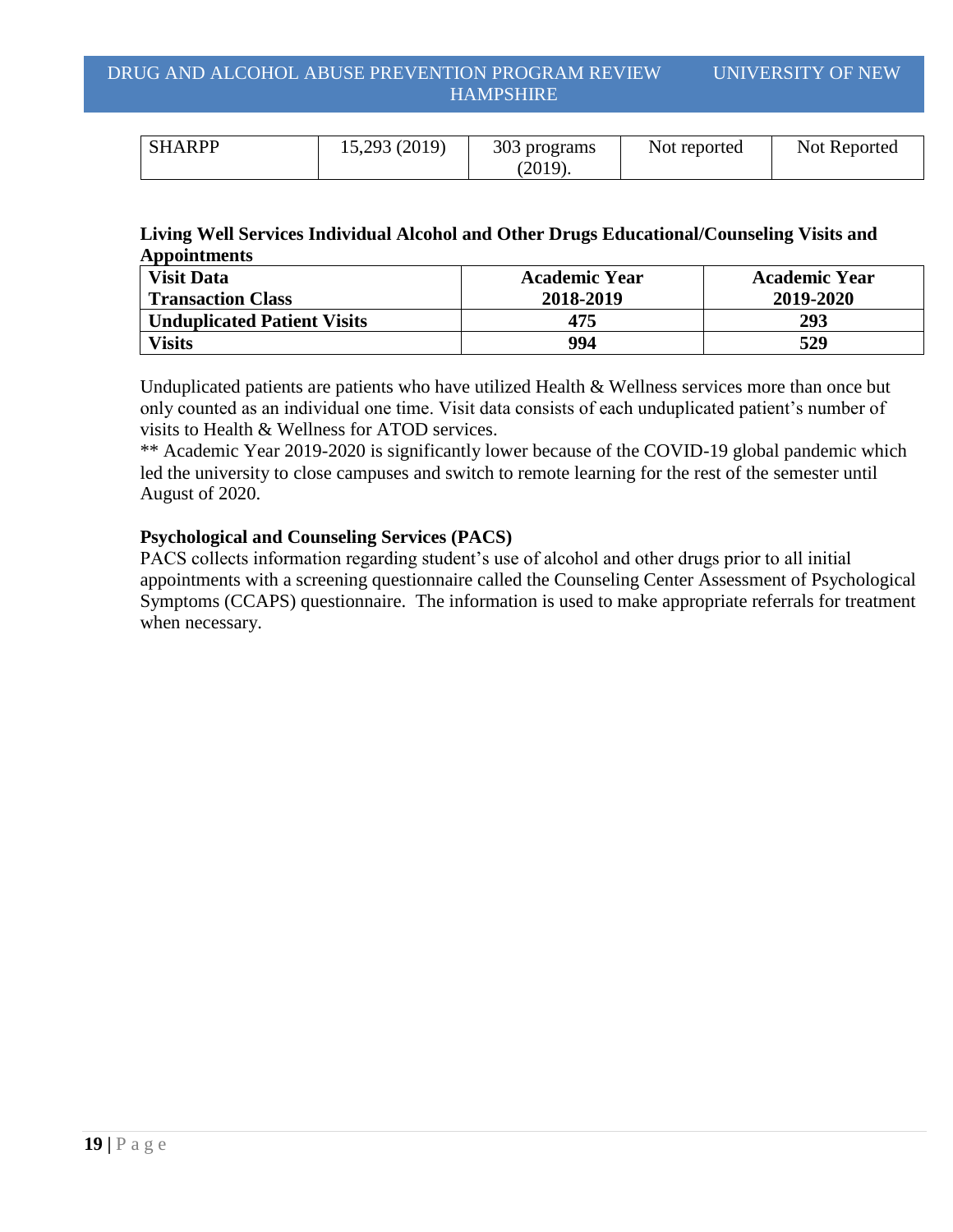# **APPENDIX A PROGRAM INVENTORY**

| Name of Educational Program                                        | How many       | Number of      | Year  |
|--------------------------------------------------------------------|----------------|----------------|-------|
|                                                                    | times held     | attendees      |       |
| S'more Tips about Alcohol – Residential Life Department            |                | Unknown        | 2018  |
| Mac and Cheese Alcohol talk-Residential Life Department            |                | Unknown        | 2018  |
| Cup Sizes Program- alcohol- Residential Life Department            | 8              | Unknown        | 2018  |
| Cup Sizes Program - alcohol- Residential Life Department           | 9              | Unknown        | 2019  |
| Drug Pong-Residential Life Department                              | $\mathbf{1}$   | Unknown        | 2018  |
| Spring Break plans around drinking-Residential Life Department     | $\mathbf{1}$   | Unknown        | 2018  |
| Up/ Bystander Interventional Drunk- Residential Life Department    | $\mathbf{1}$   | Unknown        | 2018  |
| Alcohol Education. Awareness- Residential Life Department          | 4              | Unknown        | 2018  |
| Alcohol Trivia- Residential Life Department                        | $\overline{2}$ | Unknown        | 2018  |
| Alcohol Trivia/games- Residential Life Department                  | $\overline{5}$ | Unknown        | 2019  |
| Alcohol Awareness- Residential Life Department                     | $\overline{7}$ | Unknown        | 2019  |
| Alcohol & Sexual Assault- Health & Wellness                        | $\mathbf{1}$   | 28             | 19-20 |
| ANOD Peed Educators Meeting -Health & Wellness                     | 18             | 46             | 19-20 |
| Choices Mandated Education, Alcohol or MJ- Health & Wellness       | 27             | 311            | 19-20 |
| Fierce and Fabulous Women's Expo-Health & Wellness                 | 1              | 70             | 19-20 |
| FSL Presentation-Health & Wellness                                 | 6              | 536            | 19-20 |
| GASO-Health & Wellness                                             | $\mathbf{1}$   | 15             | 19-20 |
| Halt Alcohol & Substances- Health & Wellness                       | $\mathbf{1}$   | 235            | 19-20 |
| Nicotine Lecture Series- Health & Wellness                         | $\overline{2}$ | 50             | 19-20 |
| Nicotine Policy Meeting- Health & Wellness                         | $\mathbf{1}$   | $\overline{4}$ | 19-20 |
| Pleasure Party-Health & Wellness                                   | $\mathbf{1}$   | 65             | 19-20 |
| Size Matters Program- Health & Wellness                            | $\mathbf{1}$   | 50             | 19-20 |
| Size Matters Homecoming-Health & Wellness                          | $\mathbf{1}$   | 30             | 19-20 |
| Sleep Expo- Health & Wellness                                      | $\mathbf{1}$   | 75             | 19-20 |
| Virtual Alcohol & Marijuana Class-Health & Wellness                | $\mathbf{1}$   | 60             | 19-20 |
| Wellness fest-Health & Wellness                                    | $\overline{2}$ | 135            | 19-20 |
| What would you do? Alcohol- Health & Wellness                      | $\overline{2}$ | 300            | 19-20 |
| About Hazing: Empowering Yourself, Empowering each other -         | $\mathbf{1}$   | 96             | 18-19 |
| Health & Wellness                                                  |                |                |       |
| Alcohol- Health & Wellness                                         | $\mathbf{1}$   | $8\,$          | 18-19 |
| Alcohol & Sex Assault-Health & Wellness                            | 1              | 23             | 18-19 |
| Alcohol Education full session- Health & Wellness                  | $\overline{2}$ | 44             | 18-19 |
| Alcohol Education Part 1- Health & Wellness                        | 15             | 296            | 18-19 |
| Alcohol Education Part II- Health & Wellness                       | 15             | 288            | 18-19 |
| Alcohol Presentation Athletes- Health & Wellness                   | $\overline{2}$ | 52             | 18-19 |
| <b>ATOD Best Practices Presentation to Res life Hall Directors</b> | $\mathbf{1}$   | 28             | 18-19 |
| Ben is back: Film + Panel Discussion- Health $&$ Wellness          | $\mathbf{1}$   | 15             | 18-19 |
| Choose to Snooze- Sleep Expo- Health & Wellness                    | $\mathbf{1}$   | 30             | 18-19 |
| Fierce & Fabulous Expo-Health & Wellness                           | $\mathbf{1}$   | 45             | 18-19 |
| GPSS-Health & Wellness                                             | $\mathbf{1}$   | 5              | 18-19 |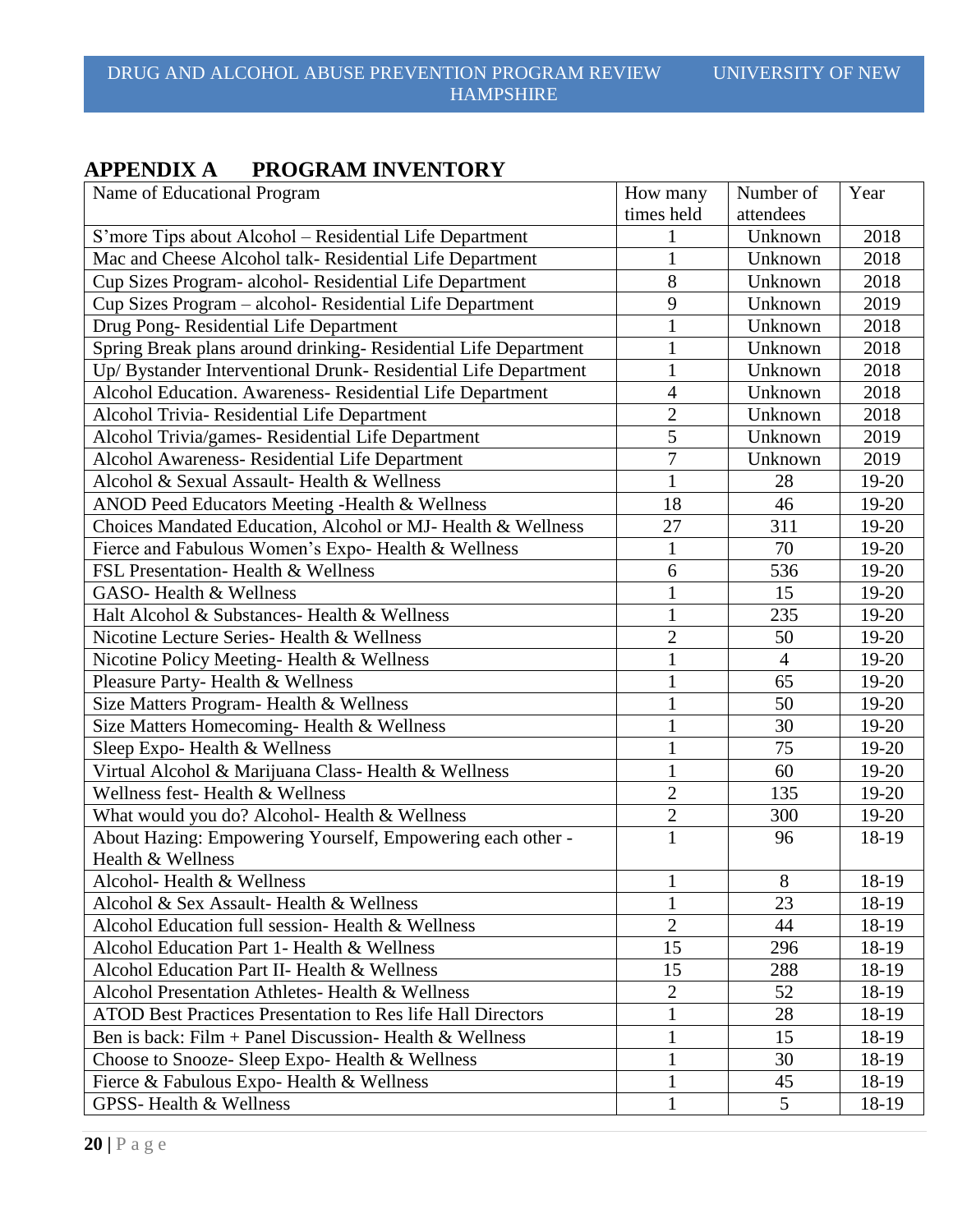| <b>Name of Educational Program</b>                               | <b>How many</b><br>times held | <b>Number of</b><br>attendees | Year  |
|------------------------------------------------------------------|-------------------------------|-------------------------------|-------|
| Great American Smoke out Campus Cleanup-Health & Wellness        |                               | 5                             | 18-19 |
| iLeap Class-Health & Wellness                                    | $\mathbf{1}$                  | 30                            | 18-19 |
| Marijuana Class Part I- Health & Wellness                        | 5                             | 56                            | 18-19 |
| Marijuana Class Part II- Health & Wellness                       | 3                             | 38                            | 18-19 |
| Marijuana Presentation to Social Work Class-Health & Wellness    | $\mathbf{1}$                  | 10                            | 18-19 |
| Nutrition Expo-Health & Wellness                                 | $\mathbf{1}$                  | 50                            | 18-19 |
| Orientation-Health & Wellness                                    | $\mathbf{1}$                  | 12                            | 18-19 |
| Oyster River High School Alcohol Presentation- Health & Wellness | 1                             | 180                           | 18-19 |
| PAWs orientation Leaders: How to respond to alcohol questions-   | $\mathbf 1$                   | 22                            | 18-19 |
| Health & Wellness                                                |                               |                               |       |
| Professional Chemistry Frat Presentation-Health & Wellness       | 1                             | 65                            | 18-19 |
| Size Matters- Health & Wellness                                  | 5                             | 166                           | 18-19 |
| Substances at UNH CE session for Health & Wellness               |                               | 16                            | 18-19 |
| Wellness Bonanza- Health & Wellness                              |                               | 55                            | 18-19 |
| Wellness Fest-Health & Wellness                                  | $\mathbf 1$                   | 100                           | 18-19 |
| What would you do- Health & Wellness                             | $\overline{2}$                | 180                           | 18-19 |
| Alcohol and Other Drug Training Fraternity & Sorority Life       | 4                             | 2200                          | 18-20 |
| Alcohol and Drug Education Freshmen Athletics                    | $\overline{2}$                | unknown                       | 18-20 |
| Citizen Police Academy- UNH Police Department                    | $\overline{2}$                | 50                            | 18-19 |
| Clery Act Drug and Alcohol awareness to Hall Staff- UNH Police   | $\overline{2}$                | Unknown                       | 18-20 |
| Question and Answer Sessions- UNH Police Department              | 3                             | Unknown                       | 2018  |
| DEA National Drug Take Back Event- UNH Police Department         | $\overline{2}$                | Unknown                       | 18-20 |
| Coffee with a Cop/cocoa/pizza- UNH Police Department             | 9                             | Unknown                       | 18-19 |
| <b>Campus Safety Freshmen Orientation-UNH Police Department</b>  | 14                            | Unknown                       | 18-19 |
| Community Dorm Events Alcohol/Drug Awareness- UNH Police         | 124                           | Unknown                       | 18-19 |
|                                                                  |                               |                               |       |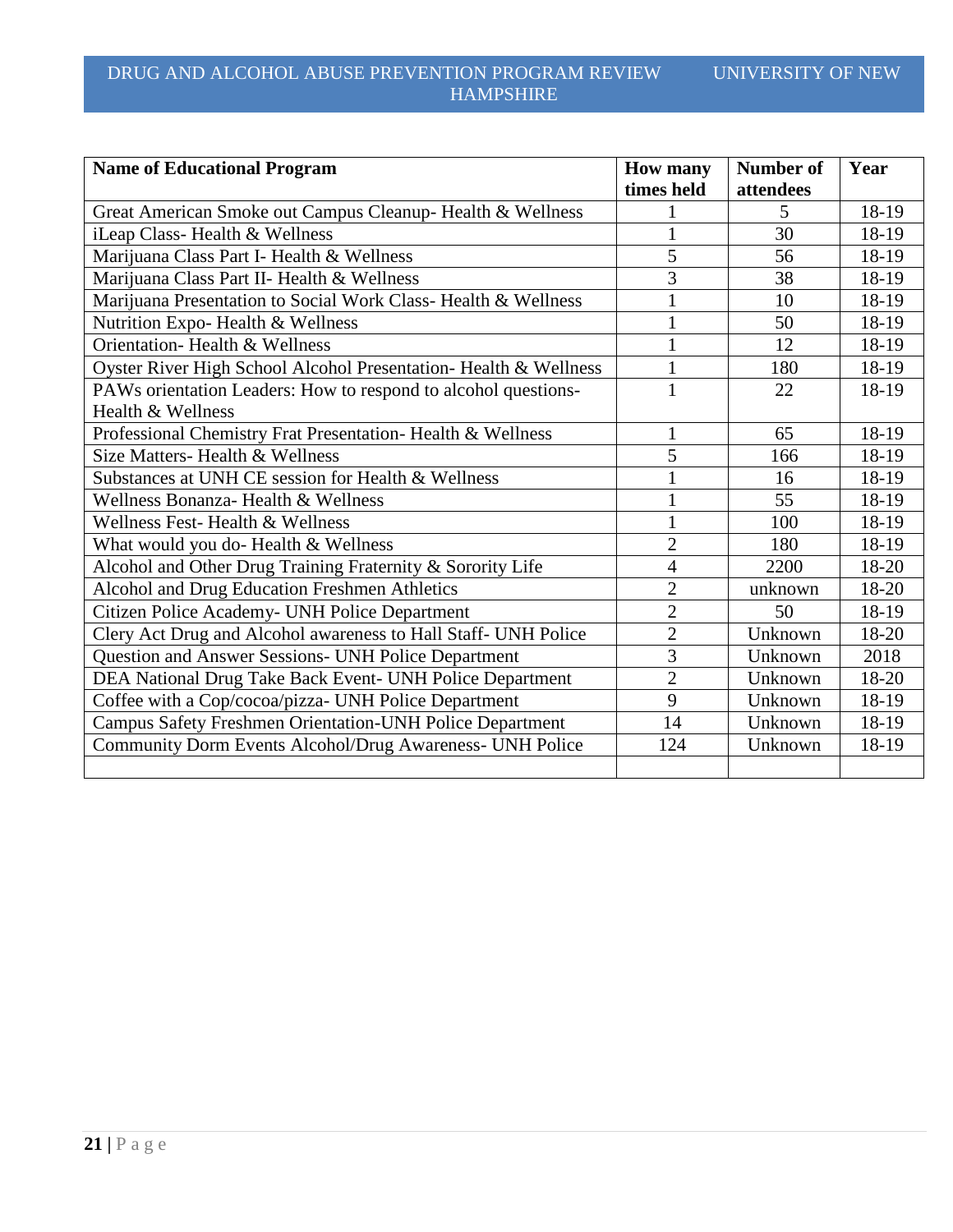# **APPENDIX B LAWS RELATED TO ALCOHOL & DRUG USE NH CRIMINAL CODE**

# **Alcohol:**

#### **179:5 Prohibited Sales. –**

I. No licensee, salesperson, direct shipper, common carrier, delivery agent, nor any other person, shall sell or give away or cause or allow or procure to be sold, delivered, or given away any liquor or beverage to a person under the age of 21 or serve an individual who is visibly intoxicated or who a reasonable and prudent person would know is intoxicated. For all deliveries of packages by common carrier or delivery agent marked "alcoholic beverages" or "alcoholic products," the carrier shall obtain an adult signature.

### **179:9 Person Misrepresenting Age. –**

I. A person who falsely represents his age for the purpose of procuring liquor or beverage and who procures such liquor or beverage shall be guilty of a misdemeanor. Any person who violates any of the provisions of this section shall be fined for his first offense a minimum of \$500. No portion of this mandatory minimum fine shall be waived, continued for sentencing, or suspended by the court. A second or subsequent offense shall carry a \$1,000 minimum fine.

II. Notwithstanding paragraph I or any other law to the contrary, any person who possesses or uses or displays in any manner a false identification card, document, license, or any other document which represents such person's age for the purpose of purchasing liquor, beverages, or beer as defined in RSA 175:1 by the bottle, can, glass, container, or drink in any manner shall be fined a minimum of \$500. No portion of this mandatory minimum fine shall be waived, continued for sentencing, or suspended by the court. The provisions of this paragraph do not reduce the maximum penalty which could be imposed for such an offense pursuant to paragraph I. A second or subsequent offense shall carry a \$1,000 minimum fine.

III. An identification card issued under the provisions of RSA 260:21, RSA 260:21-a, or RSA 260:21-b shall be withdrawn for violation of this section for 90 days. In addition, the director of the division of motor vehicles shall withdraw, for 90 days, the identification card of any person who allows his card to be used or displayed by another person for the purpose of purchasing liquor or beverages as defined in RSA 175:1.

#### **179:10 Unlawful Possession and Intoxication. –**

I. Except as provided in RSA 179:23, any person under the age of 21 years who has in his or her possession any liquor or alcoholic beverage, or who is intoxicated by consumption of an alcoholic beverage, shall be guilty of a violation and shall be fined a minimum of \$300. Any second and subsequent offense shall be fined at least \$600. For purposes of this section, alcohol concentration as defined in RSA 259:3-b of .02 or more shall be prima facie evidence of intoxication. No portion of this mandatory minimum fine shall be waived, continued for sentencing, or suspended by the court. In addition to the penalties provided in this section, the court may, in its discretion, impose further penalties authorized by RSA 263:56-b.

II. Except for persons convicted on the basis of intoxication, any person under the age of 21 years convicted of unlawful possession of liquor or beverage shall forfeit the same, and it shall be disposed of as the court directs. The proceeds, if any, shall be paid into the treasury of the county in which the proceedings were determined.

 **179:10-a Attempt to Purchase Alcohol. –** Notwithstanding any other law to the contrary, any person under the age of 21 years, who possesses beverage or liquor with the intent to purchase said beverage or liquor, and who does or omits to do anything which, under the circumstances as such person believes them to be, is an act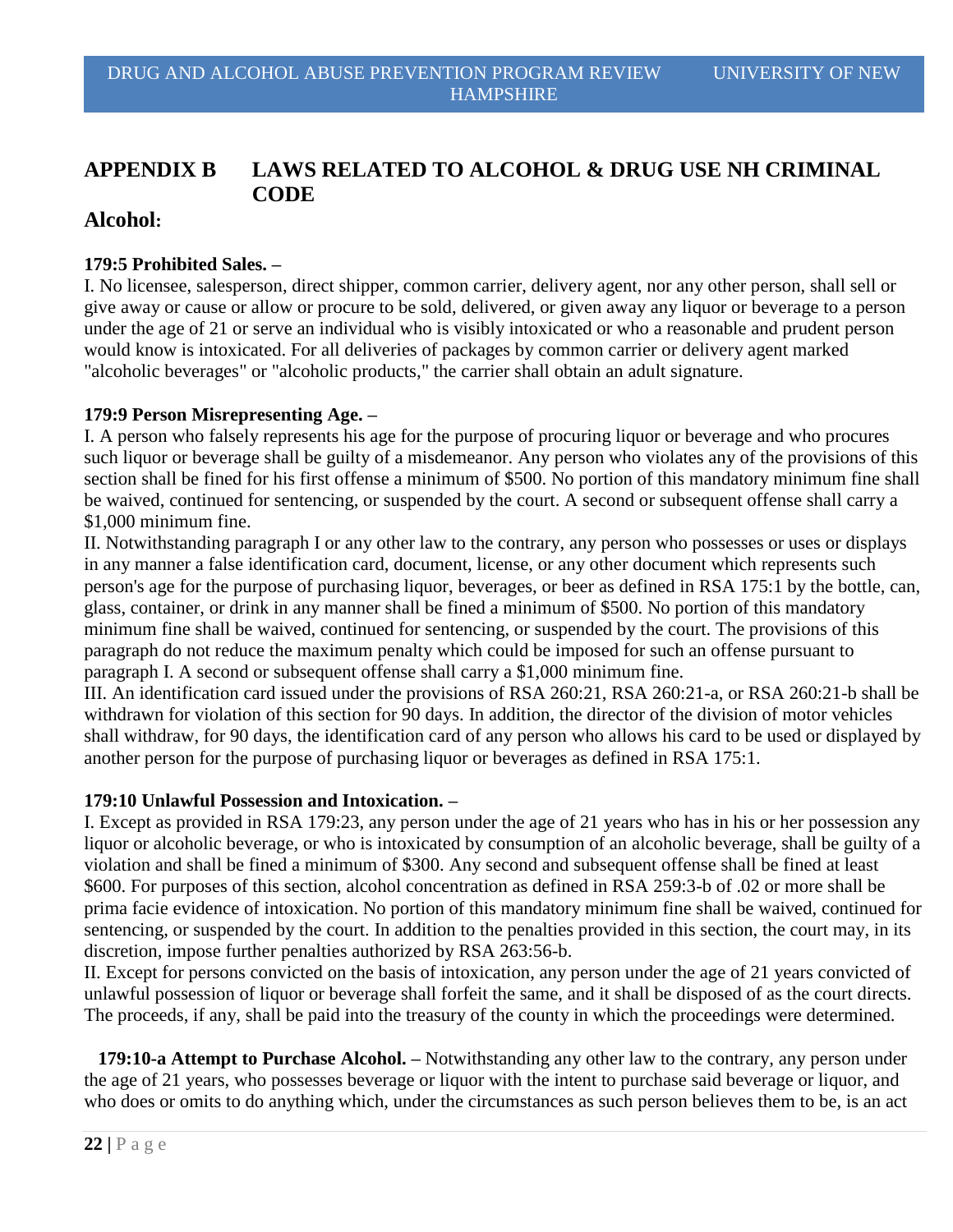or omission constituting a substantial step towards the purchase of an alcoholic beverage shall be guilty of a violation.

# **265-A:44 Transporting Alcoholic Beverages. –**

I. The words "liquor" and "beverage" as used in this section shall have the same meanings as defined in RSA 175:1.

II. Except as provided in paragraph V, no driver shall transport, carry, possess, or have any liquor or beverage within the passenger area of any motor vehicle or OHRV upon any way in this state except in the original container and with the seal unbroken. Securely capped partially filled containers of liquor or beverages shall be stored and transported in the trunk of the motor vehicle or OHRV. If the motor vehicle or OHRV does not have a trunk, such containers shall be stored and transported in that compartment or area of the vehicle or OHRV which is the least accessible to the driver.

III. Except as provided in paragraph V, no passenger shall carry, possess, or have any liquor or beverage within any passenger area of any motor vehicle or OHRV upon any way or in an area principally used for public parking in this state except in the original container and with the seal unbroken. Securely capped partially filled containers of liquor or beverages may be stored and transported in that compartment or area of the vehicle or OHRV which is the least accessible to the driver.

IV. A person who violates this section shall be guilty of a violation and shall be subject to a fine of \$150. In addition, a person who violates paragraph II of this section may have his or her drivers' license, if a resident, or driving privilege, if a nonresident, suspended 60 days for a first offense and up to one year for a second or subsequent offense.

V. This section shall not apply to persons transporting, carrying, possessing, or having any liquor or beverage in a chartered bus, in a taxi, or in a limousine for hire; provided, however, that the driver of any of said vehicles is prohibited from having any liquor or beverage in or about the driver's area.

VI. For the purposes of this section only:

(a) "Passenger area of any motor vehicle or OHRV" shall not include any section of a motor vehicle or OHRV which has been designed or modified for the overnight accommodation of persons or as living quarters. (b) "Way" shall mean the entire width between the boundary lines of any public highway, street, avenue, road, alley, park, or parkway, or any private way laid out under authority of statute, or any such way provided and maintained by a public institution to which state funds are appropriated for public use or any such way which has been used for public travel for 20 years.

# **265-A:45 Transportation of Alcoholic Beverages by a Minor. –**

I. Notwithstanding RSA 265-A:44, II, no driver under the age of 21 shall, except when accompanied by a parent, stepparent, legal guardian, grandparent, step-grandparent, or legal age spouse, domestic partner, or sibling, transport any liquor or beverage in any part of a vehicle. A driver violating this section may have his or her license or privilege to drive suspended for 60 days.

II. No person operating a boat while under the age of 21 shall, except when accompanied by a parent, stepparent, legal guardian, grandparent, step-grandparent, or legal age spouse, domestic partner, or sibling, transport any liquor or beverage in any part of a boat with an intent to consume such liquor or beverage. Anyone violating this paragraph may, following a hearing, have his or her privilege to operate a boat on the waters of the state suspended for 90 days and may additionally have his or her license or privilege to drive suspended for 90 days.

III. The words "liquor" and "beverage" as used in this section shall have the same meanings as defined in RSA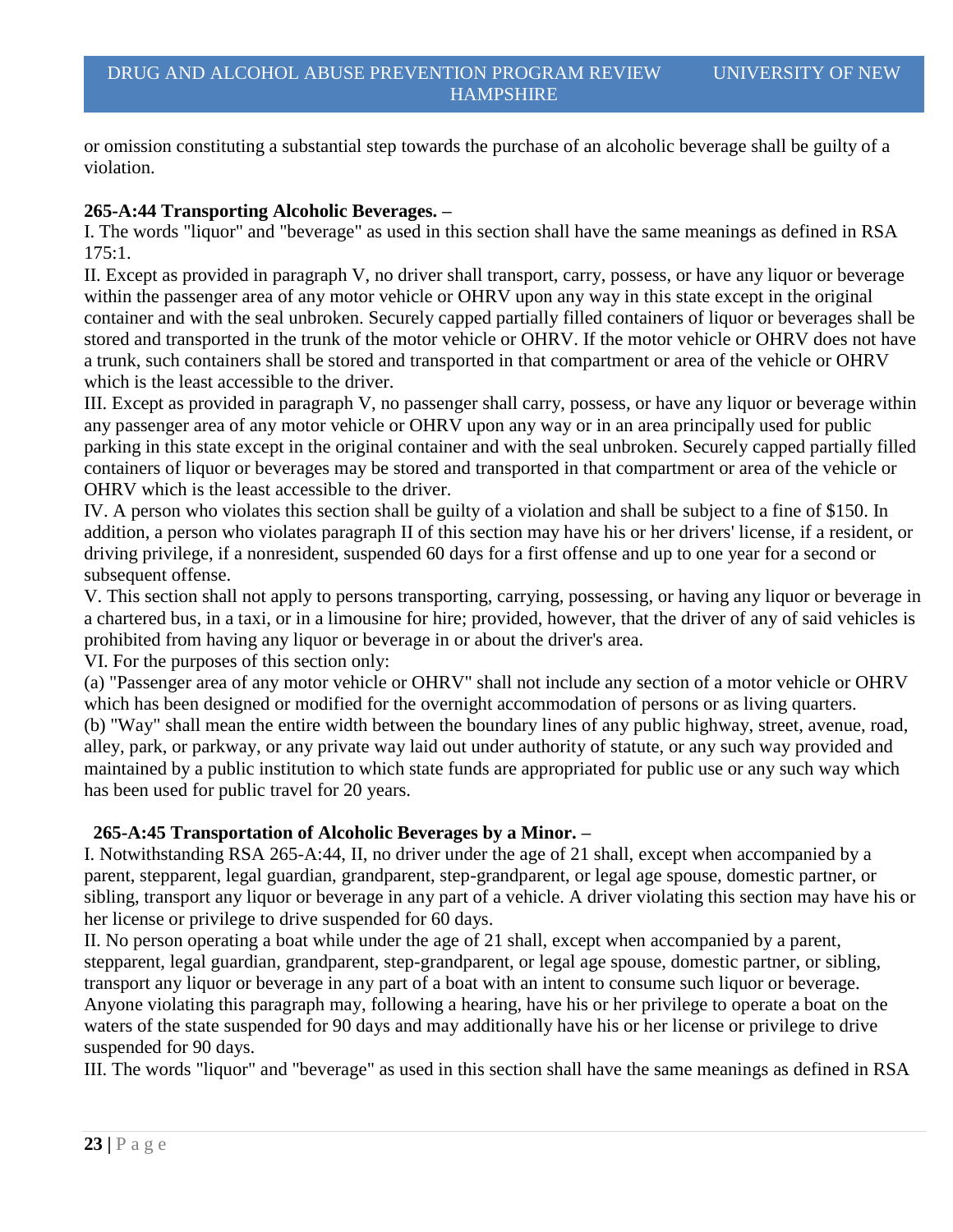175:1. "Legal age spouse" means a person 21 years of age or older.

IV. This section shall not apply to a driver under 21 years of age employed under RSA 179:23.

### **265-A:2 Driving or Operating Under Influence of Drugs or Liquor; Driving or Operating With Excess Alcohol Concentration. –**

I. No person shall drive or attempt to drive a vehicle upon any way or operate or attempt to operate an OHRV: (a) While such person is under the influence of intoxicating liquor or any controlled drug, prescription drug, over-the-counter drug, or any other chemical substance, natural or synthetic, which impairs a person's ability to drive or any combination of intoxicating liquor and controlled drugs, prescription drugs, over-the-counter drugs, or any other chemical substances, natural or synthetic, which impair a person's ability to drive; or (b) While such person has an alcohol concentration of 0.08 or more or in the case of a person under the age of

### 21, 0.02 or more.

II. No person shall operate or attempt to operate a boat while under the influence of intoxicating liquor or a controlled drug, prescription drug, over-the-counter drug, or any other chemical substance, natural or synthetic, which impairs a person's ability to drive or any combination of intoxicating liquor and a controlled drug or drugs, prescription drug or drugs, over-the-counter drug or drugs, or any other chemical substance or substances, natural or synthetic, which impair a person's ability to drive or while such person has an alcohol concentration of 0.08 or more or in the case of persons under the age of 21, 0.02 or more.

### **265-A:3 Aggravated Driving While Intoxicated. –**

A person shall be guilty of aggravated driving while intoxicated if the person drives, operates, or attempts to operate an OHRV, or if the person drives or attempts to drive a vehicle upon any way, or if the person operates or attempts to operate a boat:

I. While under the influence of intoxicating liquor or any controlled drug, prescription drug, over-the-counter drug, or any other chemical substance, natural or synthetic, which impairs a person's ability to drive or any combination of intoxicating liquor and controlled drug or drugs, prescription drug or drugs, over-the-counter drug or drugs, or any other chemical substance or substances, natural or synthetic, which impair a person's ability to drive and, at the time alleged:

(a) Drives or operates at a speed more than 30 miles per hour in excess of the prima facie limit; (b) Causes a motor vehicle, boating, or OHRV collision resulting in serious bodily injury, as defined in RSA 625:11, VI, to the person or another;

# **Drugs:**

**265-A:43 Possession of Drugs. –** Any person who drives on any way a vehicle while knowingly having in his or her possession or in any part of the vehicle a controlled drug or controlled drug analog in violation of the provisions of RSA 318-B shall be guilty of a misdemeanor, and his or her license shall be revoked or his or her right to drive denied for a period of 60 days and at the discretion of the court for a period not to exceed 2 years. This section shall not apply to the possession of marijuana or hashish as provided in RSA 318-B:2-c, or a personal-use amount of a regulated marijuana-infused product as defined in RSA 318-B:2-c, I(b).

# **318-B:2 Acts Prohibited. –**

I. It shall be unlawful for any person to manufacture, possess, have under his control, sell, purchase, prescribe, administer, or transport or possess with intent to sell, dispense, or compound any controlled drug, or controlled drug analog, or any preparation containing a controlled drug, except as authorized in this chapter.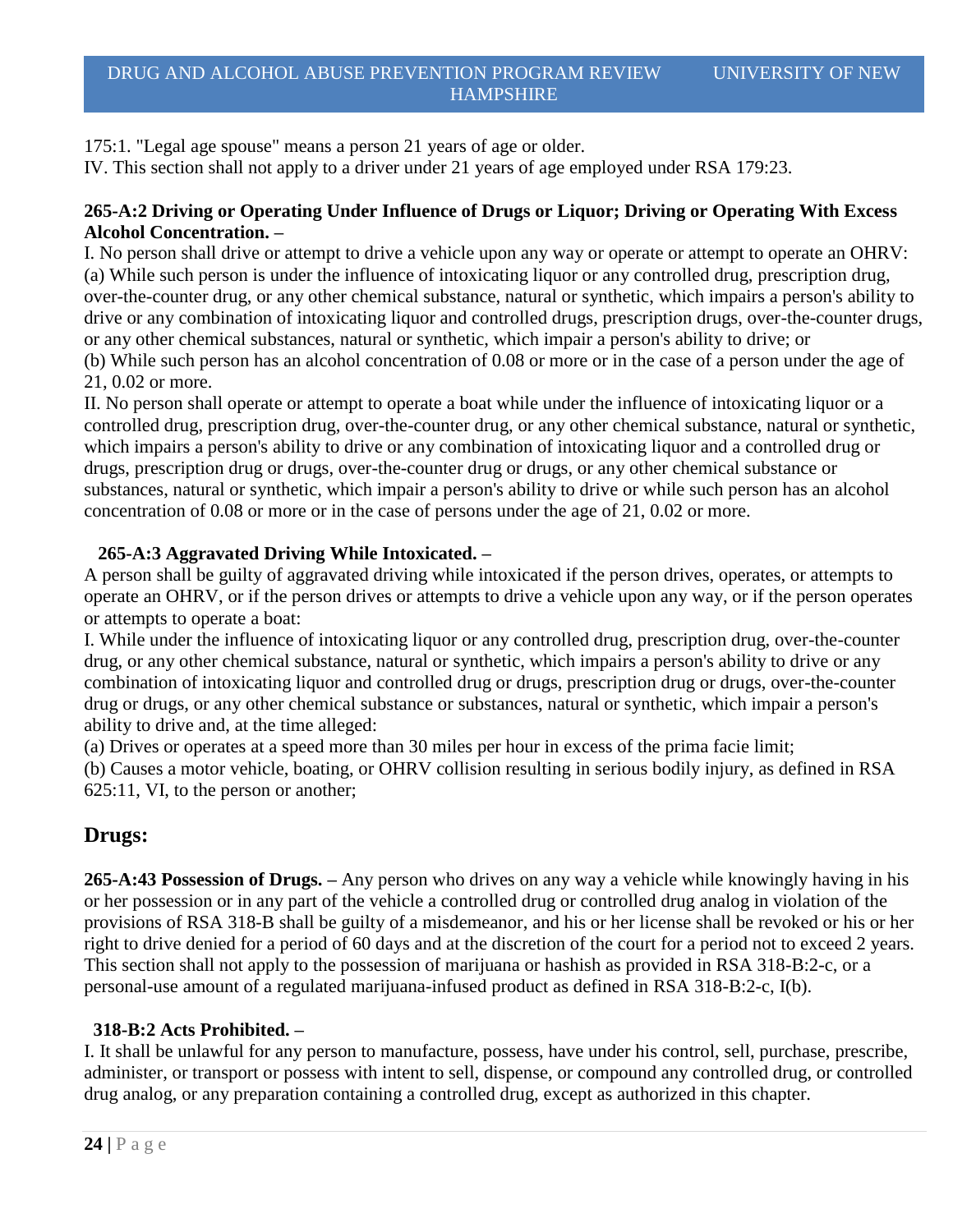I-a. It shall be unlawful for any person to manufacture, sell, purchase, transport or possess with intent to sell, dispense, compound, package or repackage (1) any substance which he represents to be a controlled drug or controlled drug analog, or (2) any preparation containing a substance which he represents to be a controlled drug or controlled drug analog, except as authorized in this chapter.

I-b. It shall be unlawful for a qualifying patient or designated caregiver as defined under RSA 126-X:1 to sell cannabis to another person who is not a qualifying patient or designated caregiver. A conviction for the sale of cannabis to a person who is not a qualifying patient or designated caregiver shall not preclude or limit a prosecution or conviction of any person for sale of cannabis or any other offense defined in this chapter.

II. It shall be unlawful for any person to deliver, possess with intent to deliver, or manufacture with intent to deliver, drug paraphernalia, knowing that it will be used or is customarily intended to be used to plant, propagate, cultivate, grow, harvest, manufacture, compound, convert, produce, process, prepare, test, analyze,

pack, repack, store, contain, conceal, ingest, inhale, or otherwise introduce into the human body a controlled substance.

II-a. It shall be unlawful for any person, at retail, to sell or offer for sale any drug paraphernalia listed in RSA 318-B:1, X-a.

III. It shall be unlawful for any person to place in any newspaper, magazine, handbill, or other publication any advertisement, knowing that the purpose of the advertisement, when viewed as a whole, is to promote the sale of objects intended for use or customarily intended for use as drug paraphernalia.

IV. In determining whether an object is drug paraphernalia under this chapter, a court or other authority should consider, in addition to all other logically relevant factors, the following:

(a) Statements by an owner or by anyone in control of the object concerning its use;

(b) Prior convictions, if any, of an owner, or of anyone in control of the object, under any state or federal law relating to any controlled substance;

(c) The proximity of the object, in time and space, to a direct violation of this chapter;

(d) The proximity of any residue of controlled substances;

(e) The existence of any residue of controlled substances on the object;

(f) Direct or circumstantial evidence of the intent of an owner, or of anyone in control of the object, to deliver it to persons whom he knows intend to use the object to facilitate a violation of this chapter; the innocence of an owner, or of anyone in control of the object, as to a direct violation of this chapter shall not prevent a finding that the object is intended for use as drug paraphernalia;

- (g) Instructions, oral or written, provided with the object concerning its use;
- (h) Descriptive materials accompanying the object which explain or depict its use;
- (i) National and local advertising concerning its use;
- (j) The manner in which the object is displayed for sale;

(k) Direct or circumstantial evidence of the ratio of sales of the objects to the total sales of the business enterprise;

(*l*) Whether the object is customarily intended for use as drug paraphernalia and the existence and scope of other legitimate uses for the object in the community; and

- (m) Expert testimony concerning its use.
- V. No person shall obtain or attempt to obtain a controlled drug:
- (a) By fraud, deceit, misrepresentation, or subterfuge;
- (b) By the forgery or alteration of a prescription or of any written order;
- (c) By the concealment of a material fact;
- (d) By the use of a false name or the giving of a false address; or
- (e) By submission of an electronic or on-line medical history form that fails to establish a valid practitioner-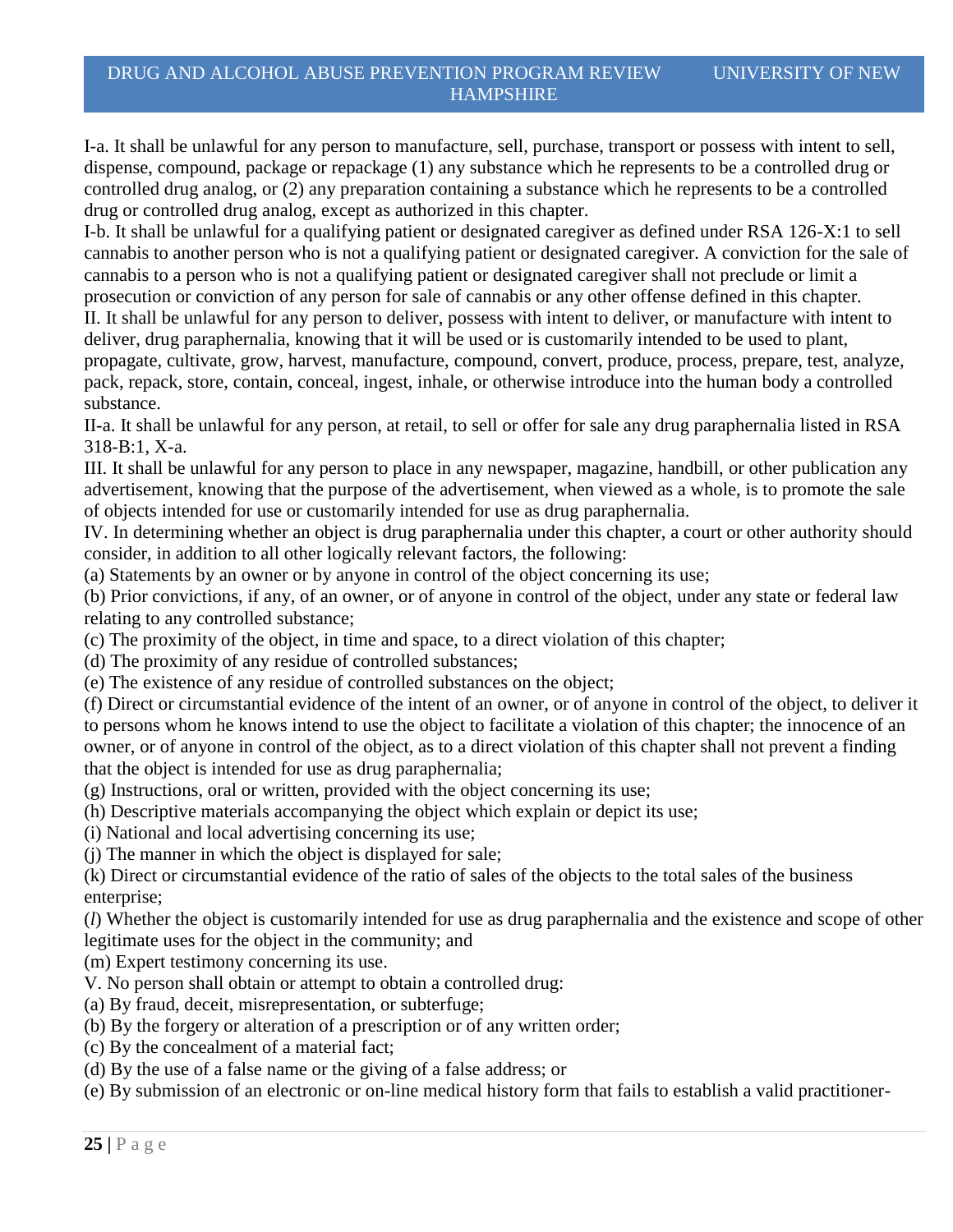patient relationship.

VI. No person shall willfully make a false statement in any prescription, order, report, or record required hereby.

VII. No person shall, for the purpose of obtaining a controlled drug, falsely assume the title of, or represent himself to be, a manufacturer, wholesaler, pharmacist, practitioner, or other authorized person.

VIII. No person shall make or utter any false or forged prescription or false or forged written order.

IX. No person shall affix any false or forged label to a package or receptacle containing controlled drugs. X. Possession of a false or forged prescription for a controlled drug by any person, other than a pharmacist in the pursuance of his profession, shall be prima facie evidence of his intent to use the same for the purpose of illegally obtaining a controlled drug.

XI. It shall be unlawful for any person 18 years of age or older to knowingly use, solicit, direct, hire or employ a person 17 years of age or younger to manufacture, sell, prescribe, administer, transport or possess with intent to sell, dispense or compound any controlled drug or any preparation containing a controlled drug, except as authorized in this chapter, or to manufacture, sell, transport or possess with intent to sell, transport or possess with intent to sell, dispense, compound, package or repackage (1) any substance which he represents to be a controlled drug or controlled drug analog, or (2) any preparation containing a substance which he represents to be a controlled drug or controlled drug analog, except as authorized in this chapter. It shall be no defense to a prosecution under this section that the actor mistakenly believed that the person who the actor used, solicited, directed, hired or employed was 18 years of age or older, even if such mistaken belief was reasonable. Nothing in this section shall be construed to preclude or limit a prosecution or conviction for a violation of any other offense defined in this chapter or any other provision of law governing an actor's liability for the conduct of another.

XII. A person is a drug enterprise leader if he conspires with one or more persons as an organizer, supervisor, financier, or manager to engage for profit in a scheme or course of conduct to unlawfully manufacture, sell, prescribe, administer, dispense, bring with or transport in this state methamphetamine, lysergic acid diethylamide, phencyclidine (PCP) or any controlled drug classified in schedule I or II, or any controlled drug analog thereof. A conviction as a drug enterprise leader shall not merge with the conviction for any offense which is the object of the conspiracy. Nothing in this section shall be construed to preclude or limit a prosecution or conviction of any person for conspiracy or any other offense defined in this chapter. XII-a. It shall be unlawful for any person to knowingly acquire, obtain possession of or attempt to acquire or

obtain possession of a controlled drug by misrepresentation, fraud, forgery, deception or subterfuge. This prohibition includes the situation in which a person independently consults 2 or more practitioners for treatment solely to obtain additional controlled drugs or prescriptions for controlled drugs.

XII-b. It shall be unlawful for any person to knowingly obtain, or attempt to obtain, or to assist a person in obtaining or attempting to obtain a prescription for a controlled substance without having formed a valid practitioner-patient relationship.

XII-c. It shall be unlawful for any person to, by written or electronic means, solicit, facilitate or enter into any agreement or contract to solicit or facilitate the dispensing of controlled substances pursuant to prescription orders that do not meet the federal and state requirements for a controlled drug prescription, and without an established valid practitioner-patient relationship.

XII-d. It shall be unlawful for any pharmacy to ship finished prescription products, containing controlled substances, to patients residing in the state of New Hampshire, pursuant to any oral, written or online prescription order that was generated based upon the patient's submission of an electronic or online medical history form. Such electronic or online medical questionnaires, even if followed by telephonic communication between practitioner and patient, shall not be deemed to form the basis of a valid practitioner-patient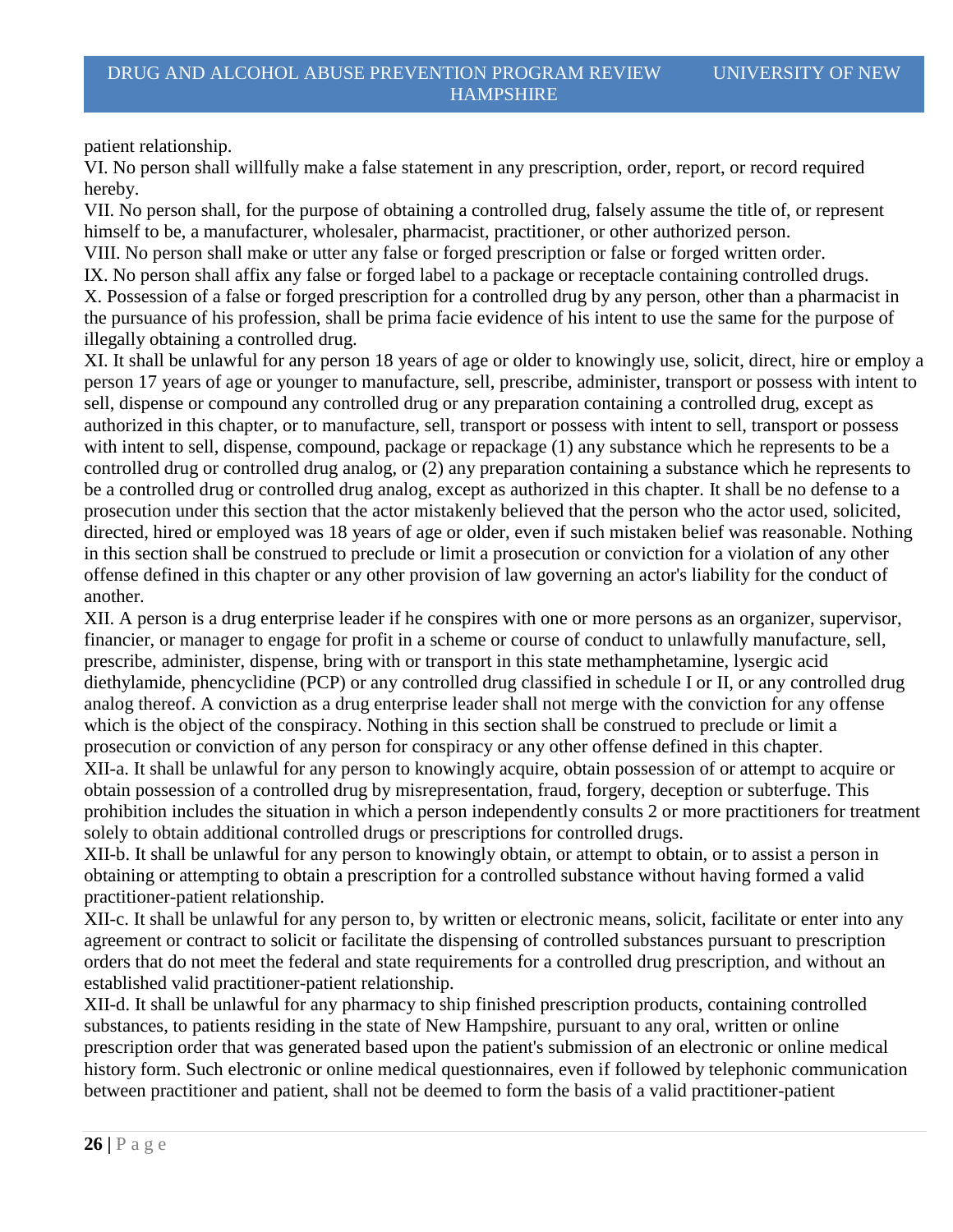relationship.

XII-e. It shall be unlawful for any pharmacist to knowingly dispense a controlled substance pursuant to any oral, written, or electronic prescription order, which he or she knows or should have known, was generated based upon the patient's submission of an electronic or online medical history form. Such electronic or online medical questionnaires, even if followed by telephonic communication between practitioner and patient, shall not be deemed to form the basis of a valid practitioner-patient relationship.

XII-f. It shall be unlawful for any person to prescribe by means of telemedicine a controlled drug classified in schedule II through IV, except as provided in RSA 318-B:2, XVI, (a) and (b).

XIII. Nothing in this section shall be deemed to preclude or limit a prosecution for theft as defined in RSA 637. XIV. It shall be an affirmative defense to prosecution for a possession offense under this chapter that the person charged had a lawful prescription for the controlled drug in question or was, at the time charged, acting as an authorized agent for a person holding a lawful prescription. An authorized agent shall mean any person, including but not limited to a family member or caregiver, who has the intent to deliver the controlled drug to the person for whom the drug was lawfully prescribed.

XV. Persons who have lawfully obtained a controlled substance in accordance with this chapter or a person acting as an authorized agent for a person holding a lawful prescription for a controlled substance may deliver any unwanted or unused controlled substances to law enforcement officers acting within the scope of their employment and official duties for the purpose of collection, storage, and disposal of such controlled drugs in conjunction with a pharmaceutical drug take-back program established pursuant to RSA 318-E.

XVI. (a)(1) The prescribing of a non-opioid controlled drug classified in schedule II through IV by means of telemedicine shall be limited to prescribers as defined in RSA 329:1-d, I and RSA 326-B:2, XII(a), who are treating a patient with whom the prescriber has an in-person practitioner-patient relationship, for purposes of monitoring or follow-up care. A provider shall not be required to establish care via face-to-face in-person service when:

(A) The provider is a Department of Veteran Affairs (VA) practitioner or VA-contracted practitioner not required to obtain a special registration pursuant to 21 U.S.C. section 831(h);

(B) The patient is being treated by, and is physically located in a correctional facility administered by the state of New Hampshire or a New Hampshire county;

(C) The patient is being treated by, and is physically located in a doorway as defined in RSA 167:4-d, II(c); (D) The patient is being treated by and is physically located in a state designated community mental health center pursuant to RSA 135; or

(E) The patient is being treated by, and physically located in, a hospital or clinic registered in a manner fully consistent with 21 U.S.C. section 823(f).

(2) Subsequent in-person exams shall be by a practitioner licensed to prescribe the drug at intervals appropriate for the patient, medical condition, and drug, but not less than annually.

(b)(1) The prescribing of an opioid controlled drug classified in schedule II through IV by means of telemedicine shall be limited to prescribers as defined in RSA 329:1-d, I and RSA 326-B:2, XII(a). A provider shall not be required to establish care via face-to-face in-person service when:

(A) The provider is a Department of Veteran Affairs (VA) practitioner or VA-contracted practitioner not required to obtain a special registration pursuant to 21 U.S.C. section 831(h);

(B) The patient is being treated by, and is physically located in a correctional facility administered by the state of New Hampshire or a New Hampshire county;

(C) The patient is being treated by, and is physically located in a Doorway as defined in RSA 167:4-d, II(c);

(D) The patient is being treated by and is physically located in a state designated community mental health center pursuant to RSA 135; or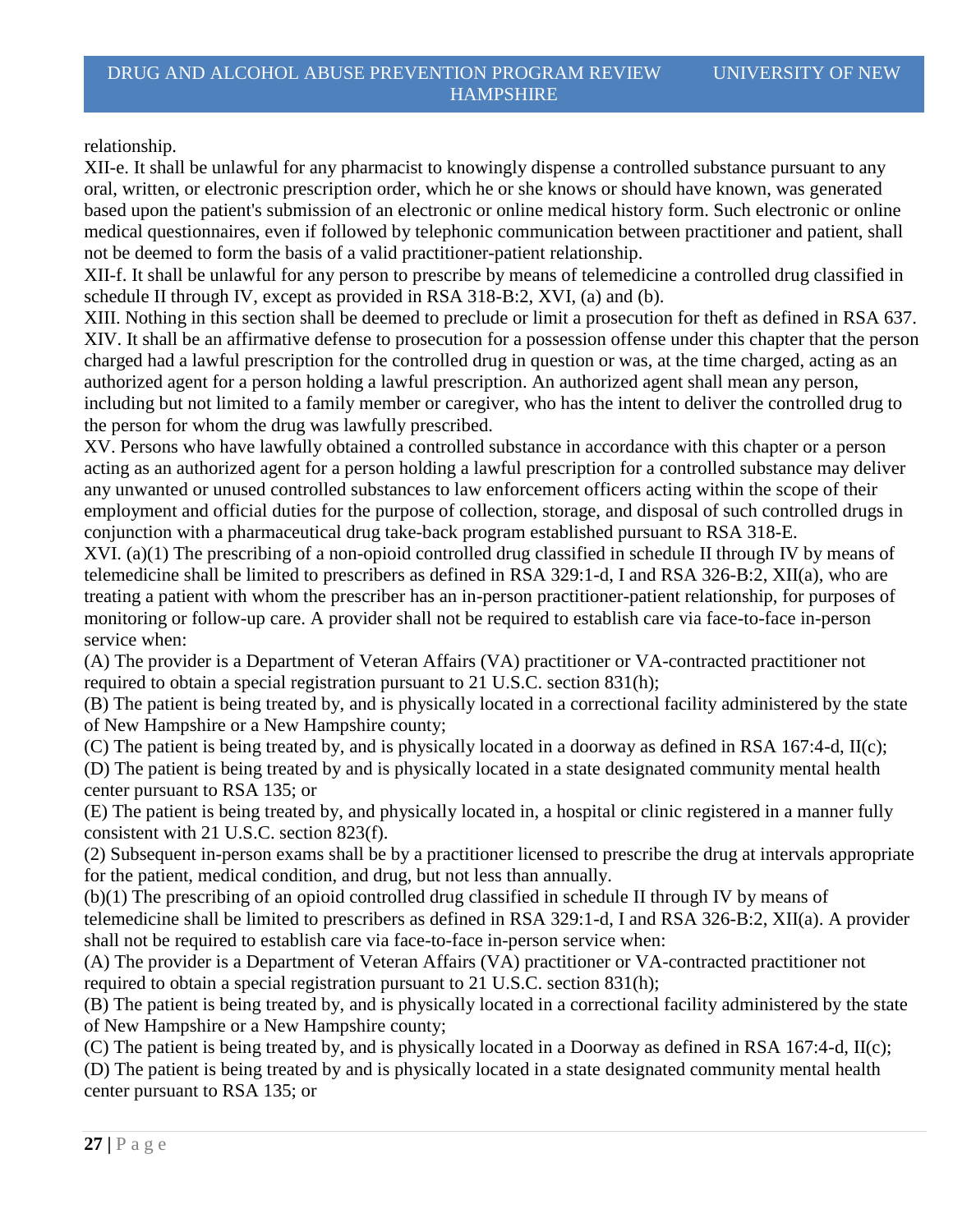(E) The patient is being treated by, and physically located in, a hospital or clinic registered in a manner fully consistent with 21 U.S.C. section 823(f).

(2) Subsequent in-person exams shall be by a practitioner licensed to prescribe the drug at intervals appropriate for the patient, medical condition, and opioid, but not less than annually.

(c) The prescription authority under this paragraph shall be limited to a practitioner licensed to prescribe the drug and in compliance with all federal laws, including the United States Drug Enforcement Agency registration or waiver when required. An initial face-to-face in person exam shall be required.

### **318-B:2-c Personal Possession of Marijuana. –**

I. In this section:

(a) "Marijuana" includes the leaves, stems, flowers, and seeds of all species of the plant genus cannabis, but shall not include the resin extracted from any part of such plant and every compound, manufacture, salt, derivative, mixture, or preparation from such resin including hashish, and further, shall not include the mature stalks of such plant, fiber produced from such stalks, oil or cake made from the seeds of such plant, any other compound, manufacture, salt, derivative, mixture, or preparation of such mature stalks, fiber, oil or cake, or the sterilized seed of such plant which is incapable of germination. Marijuana shall not include hemp grown, processed, marketed, or sold under RSA 439-A.

(b) "Personal-use amount of a regulated marijuana-infused product" means one or more products that is comprised of marijuana, marijuana extracts, or resins and other ingredients and is intended for use or consumption, such as, but not limited to, edible products, ointments, and tinctures, which was obtained from a state where marijuana sales to adults are legal and regulated under state law, and which is in its original, childresistant, labeled packaging when it is being stored, and which contains a total of no more than 300 milligrams of tetrahydrocannabinol.

II. Except as provided in RSA 126-X, any person who knowingly possesses 3/4 of an ounce or less of marijuana, including adulterants or dilutants, shall be guilty of a violation, and subject to the penalties provided in paragraph V.

III. Except as provided in RSA 126-X, any person who knowingly possesses 5 grams or less of hashish, including adulterants or dilutants, shall be guilty of a violation, and subject to the penalties provided in paragraph V.

IV. Except as provided in RSA 126-X, any person 21 years of age or older possessing a personal-use amount of a regulated marijuana-infused product shall be guilty of a violation, and subject to the penalties provided in paragraph V. Persons 18 years of age or older and under 21 years of age who knowingly possess marijuanainfused products shall be guilty of a misdemeanor.

V. (a) Except as provided in this paragraph, any person 18 years of age or older who is convicted of violating paragraph II or III, or any person 21 years of age or older who is convicted of violating paragraph IV shall be subject to a fine of \$100 for a first or second offense under this paragraph, or a fine of up to \$300 for any subsequent offense within any 3-year period; however, any person convicted based upon a complaint which alleged that the person had 3 or more prior convictions for violations of paragraph II, III or IV, or under reasonably equivalent offenses in an out-of-state jurisdiction since the effective date of this paragraph, within a 3-year period preceding the fourth offense shall be guilty of a class B misdemeanor. The offender shall forfeit the marijuana, regulated marijuana-infused products, or hashish to the state. A court shall waive the fine for a single conviction within a 3-year period upon proof that person has completed a substance abuse assessment by a licensed drug and alcohol counselor within 60 days of the conviction. A person who intends to seek an assessment in lieu of the fine shall notify the court, which shall schedule the matter for review after 180 days. Should proof of completion of an assessment be filed by or before that time, the court shall vacate the fine